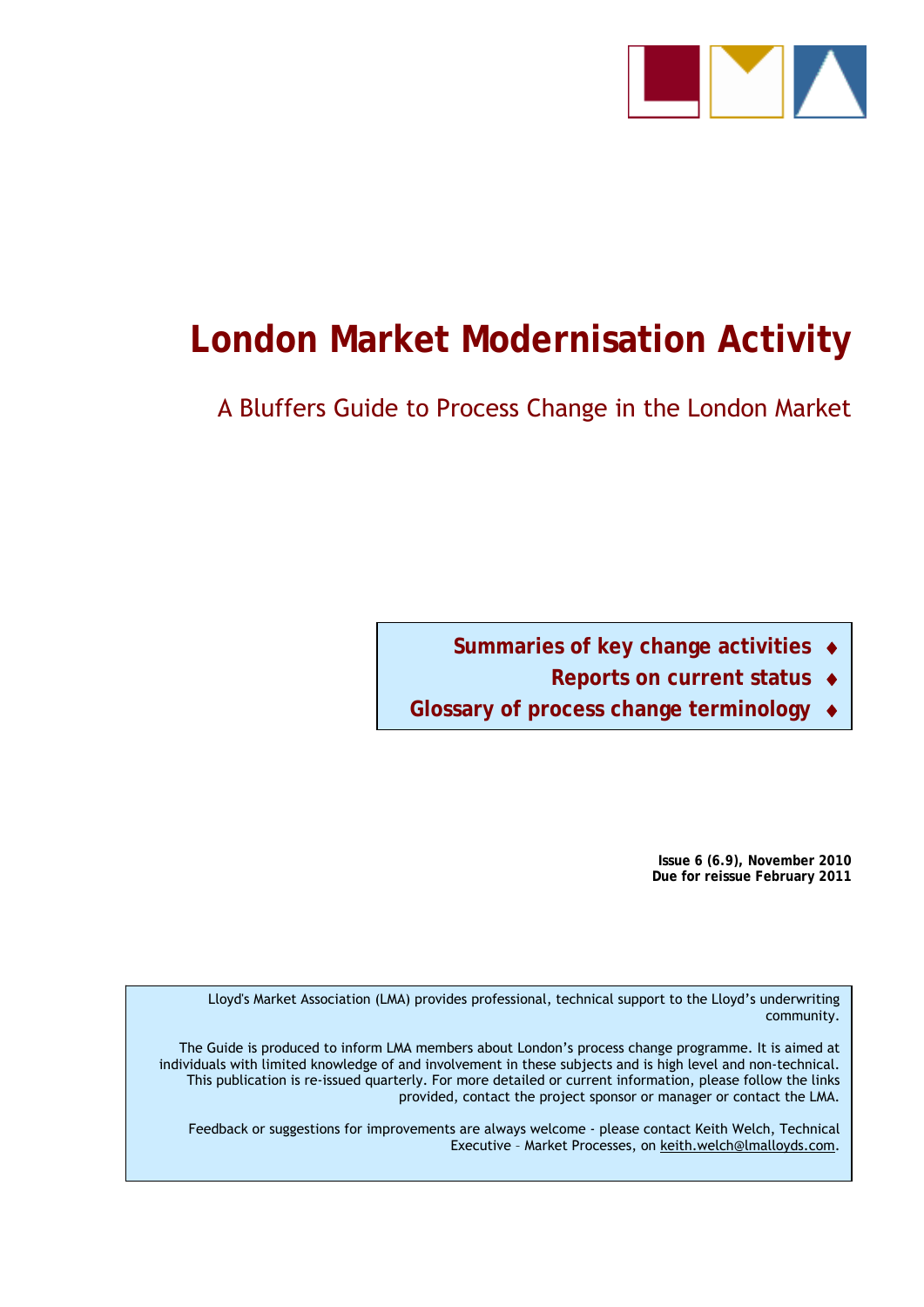

# **Contents**

| 1. |        |                                                                    |  |
|----|--------|--------------------------------------------------------------------|--|
|    | 1.1    |                                                                    |  |
|    | 1.2    |                                                                    |  |
|    | 1.3    |                                                                    |  |
|    | 1.3    |                                                                    |  |
|    | 1.4    |                                                                    |  |
|    | 1.5    |                                                                    |  |
| 2. |        |                                                                    |  |
|    | 2.1    |                                                                    |  |
|    | 2.2    |                                                                    |  |
|    | 2.3    |                                                                    |  |
|    |        |                                                                    |  |
|    | 2.4    |                                                                    |  |
|    | 2.5    |                                                                    |  |
| 3. |        |                                                                    |  |
|    | 3.1    |                                                                    |  |
|    |        | 3.1.1                                                              |  |
|    |        | Lloyd's Data and Information Reporting (including<br>3.1.2         |  |
|    |        |                                                                    |  |
|    |        | The Message Exchange Limited ("TMEL") (formerly<br>3.1.3           |  |
|    |        |                                                                    |  |
|    | 3.2    |                                                                    |  |
|    |        | Repository based A&S ("Ceasing paper processing") 11<br>3.2.1      |  |
|    |        | Electronic Accounting (E-Accounting) R1 (ACORD<br>3.2.2            |  |
|    |        |                                                                    |  |
|    |        | Electronic Accounting (E-Accounting) R2 (Insurers<br>3.2.3         |  |
|    |        | Accounting Entries Service - Non-Fundamental Accounting            |  |
|    |        |                                                                    |  |
|    |        | Splits)                                                            |  |
|    |        | 3.2.4                                                              |  |
|    |        | 3.2.5                                                              |  |
|    | 3.3    | Claims                                                             |  |
|    |        | 3.3.1                                                              |  |
|    |        | 3.3.2<br>$ECF2$                                                    |  |
|    |        | 3.3.3                                                              |  |
|    |        | 3.3.4                                                              |  |
|    |        | 3.3.5                                                              |  |
|    | 3.4    |                                                                    |  |
|    |        | 3.4.1                                                              |  |
|    |        | 3.4.2                                                              |  |
|    |        | Appendix A - Glossary of Terms                                     |  |
|    |        |                                                                    |  |
|    |        |                                                                    |  |
|    |        |                                                                    |  |
|    |        |                                                                    |  |
|    |        |                                                                    |  |
|    |        |                                                                    |  |
|    |        |                                                                    |  |
|    |        |                                                                    |  |
|    |        | Electronic submissions using Insurers' Market Repository (IMR)  32 |  |
|    |        |                                                                    |  |
|    |        |                                                                    |  |
|    |        |                                                                    |  |
|    | Claims |                                                                    |  |
|    |        |                                                                    |  |
|    |        |                                                                    |  |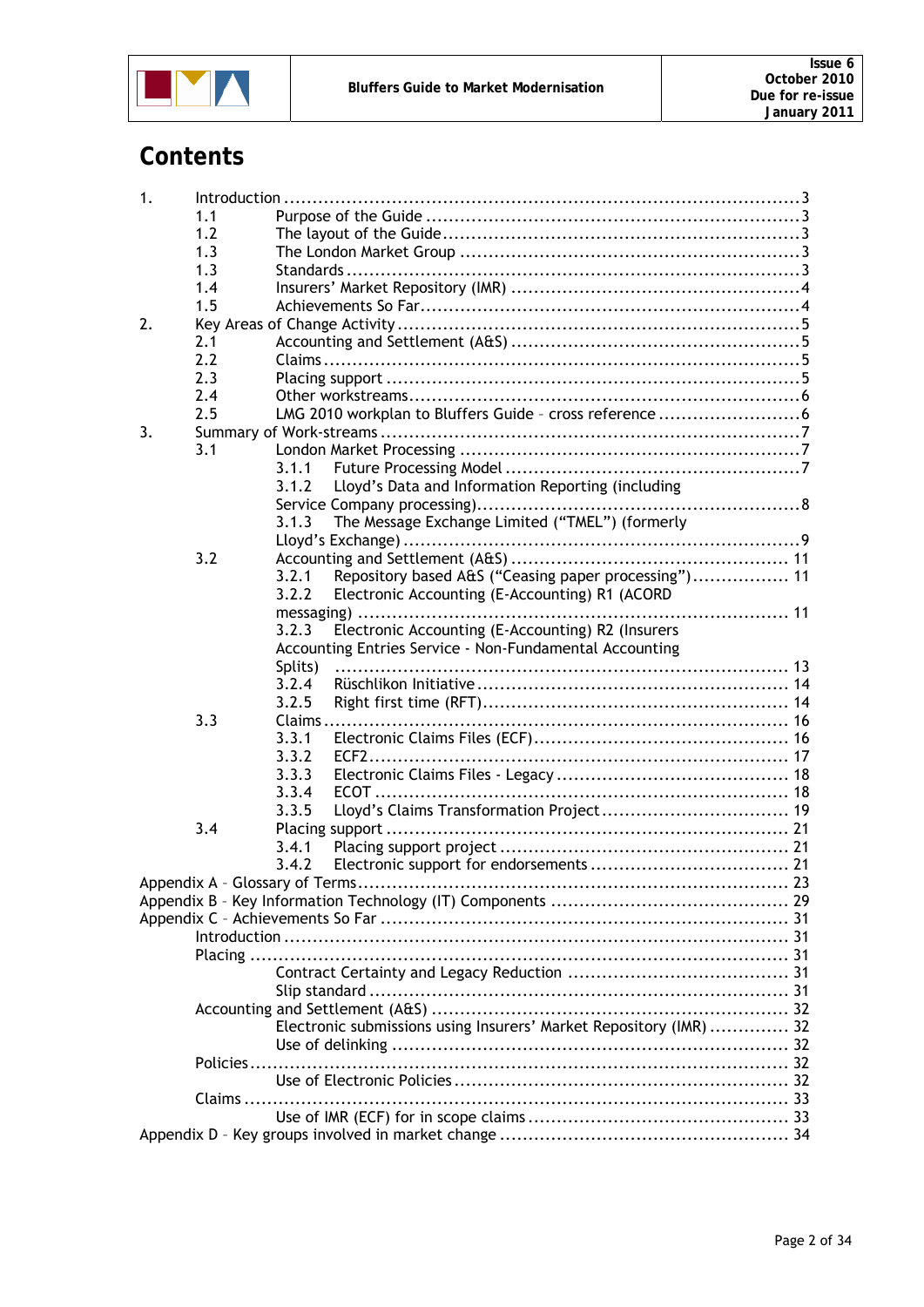

### **1. Introduction**

### **1.1 Purpose of the Guide**

This Guide aims to assist market practitioners stay abreast of the many interlinked streams of London Market modernisation work by providing:

- high level summaries of major market change activities
- details of who 'owns' and manages each activity
- details of where to find further information
- an analysis of how each activity relates to others and its implications for the future processing model
- a glossary of terms, acronyms and initialisms.

The Guide is updated quarterly to show the current status of each activity.

### **1.2 The layout of the Guide**

The bulk of market modernisation is led by the London Market Group through its 2010 workplan with additional work streams led by other bodies including Lloyd's. For simplicity, the Guide is structured to reflect key market functions - London Market processing, placing support, accounting & settlement, and claims. However, Section 2 includes a cross-reference between the LMG workplan and sections within the Guide.

### **1.3 The London Market Group**

The London Market Group (LMG) is the senior body driving much of the modernisation programme. In 1Q10 the LMG agreed a plan for "finishing what we started" and furthering the uptake of electronic support for placing and endorsements.

In addition, through the Future Processing Model project, LMG is developing a picture of the challenges market firms will face over the next five years, what they might need to do to meet these challenges, and which aspects of this work will require market wide collaboration to be successful. This will form the basis of LMG's ongoing agenda as well as providing a proposed future processing model.

The LMG is supported by the London Market Group Secretariat (LMGS) whose main source of communication is the LMGS website. The LMG's current work plan is summarised in what has become known as the 'laminate', reproduced annually.

Appendix D shows the key groups involved in market change work.

### **1.3 Standards**

London's use of electronic messaging is based on the use of ACORD standards. ACORD (the international standards organisation) provides:

- standards covering the exchange of structured data (i.e. data in fields with defined length, content type and other characteristics) in electronic messages and the exchange of unstructured data such as document images
- processes for the maintenance and upgrade of standards implementation
- a standards governance structure
- data and validation rules to support:
	- o placing and endorsements
	- o exchange of risk management and other information
	- o accounting and settlement processes
	- o claims processes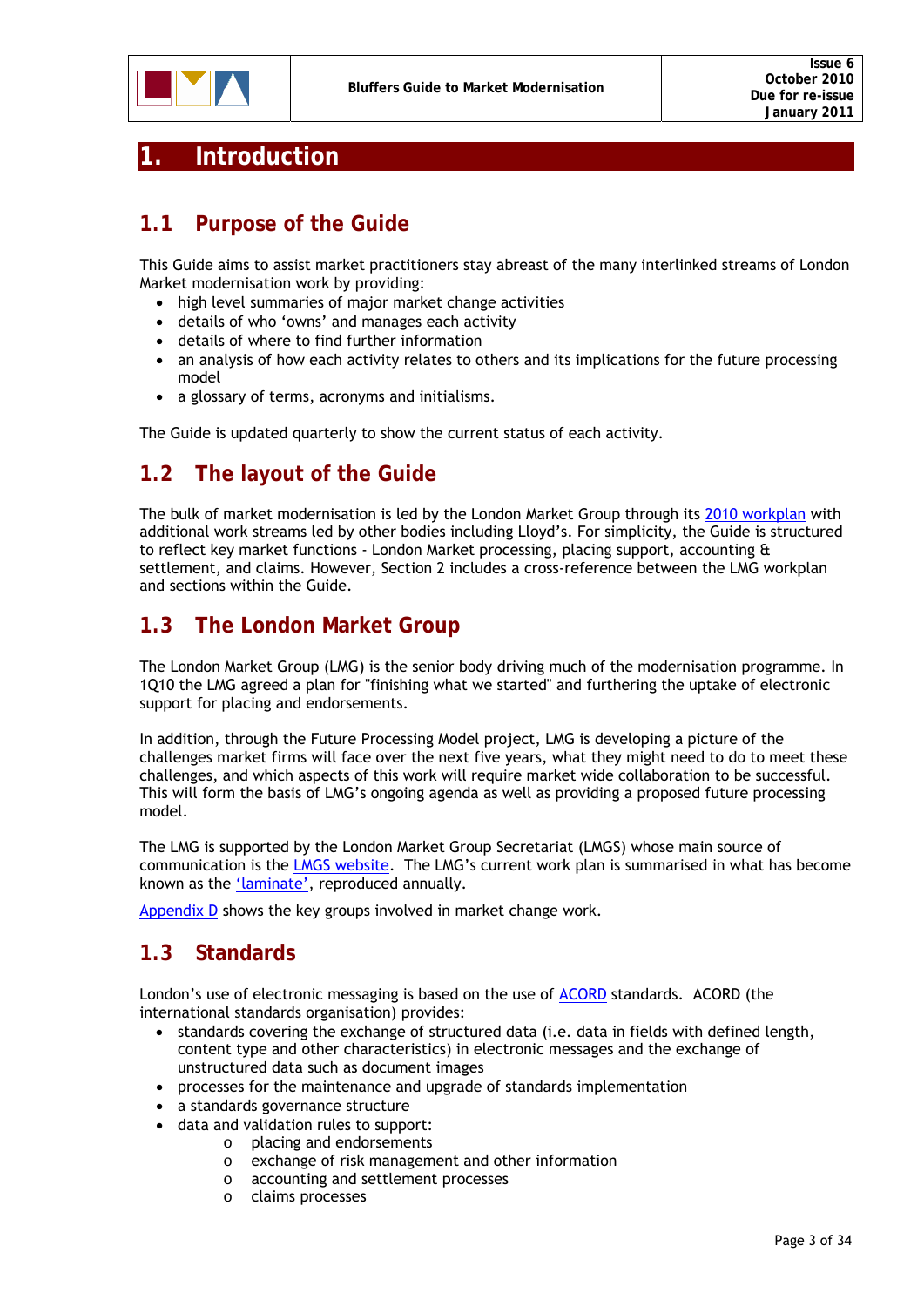

London has adopted ACORD's 'Reinsurance and Large Commercial' (RLC) standard. The LMGS website provides further information about the use of ACORD standards in the London Market.

### **1.4 Insurers' Market Repository (IMR)**

The IMR is a fundamental element of the London Market's plans to modernise business processes. Funded by Managing Agents and London Market insurance companies, the IMR provides a repository for documentation to support accounting and settlement, claims processes and policy issuance. Documentation (such as premium advice notes, claims supporting documentation and policies) which would previously have been circulated as paper, are now stored on the IMR as scanned images or, in the case of policies, as electronic documents. Insurers' interests in the IMR, and IMR service and performance, is managed by the Associations' Administration Committee (AAC).

The IMR was originally designed to support 1,000 users and covered Lloyd's claims only. By May 2010 it was supporting 6,600 users (up from 5,800 users in July 2009) in over 250 managing agents, insurance companies and brokers and supporting a wider range of business processes, as described above. It was receiving over 1.8 million hits per day (compared with 600,000 last year). Over eleven million documents are stored on it (compared to six million a year ago) and, each day, more than 21,000 documents are added, an increase of 3,000 per day over 2009.

### **1.5 Achievements So Far**

It is easy for the market to focus on current work programmes and overlook the fact that much work has been completed, is now 'business as usual', and is delivering benefit. Appendix C provides a summary of the benefits arising from these completed projects as well as benefits beginning to be realised from the work in hand.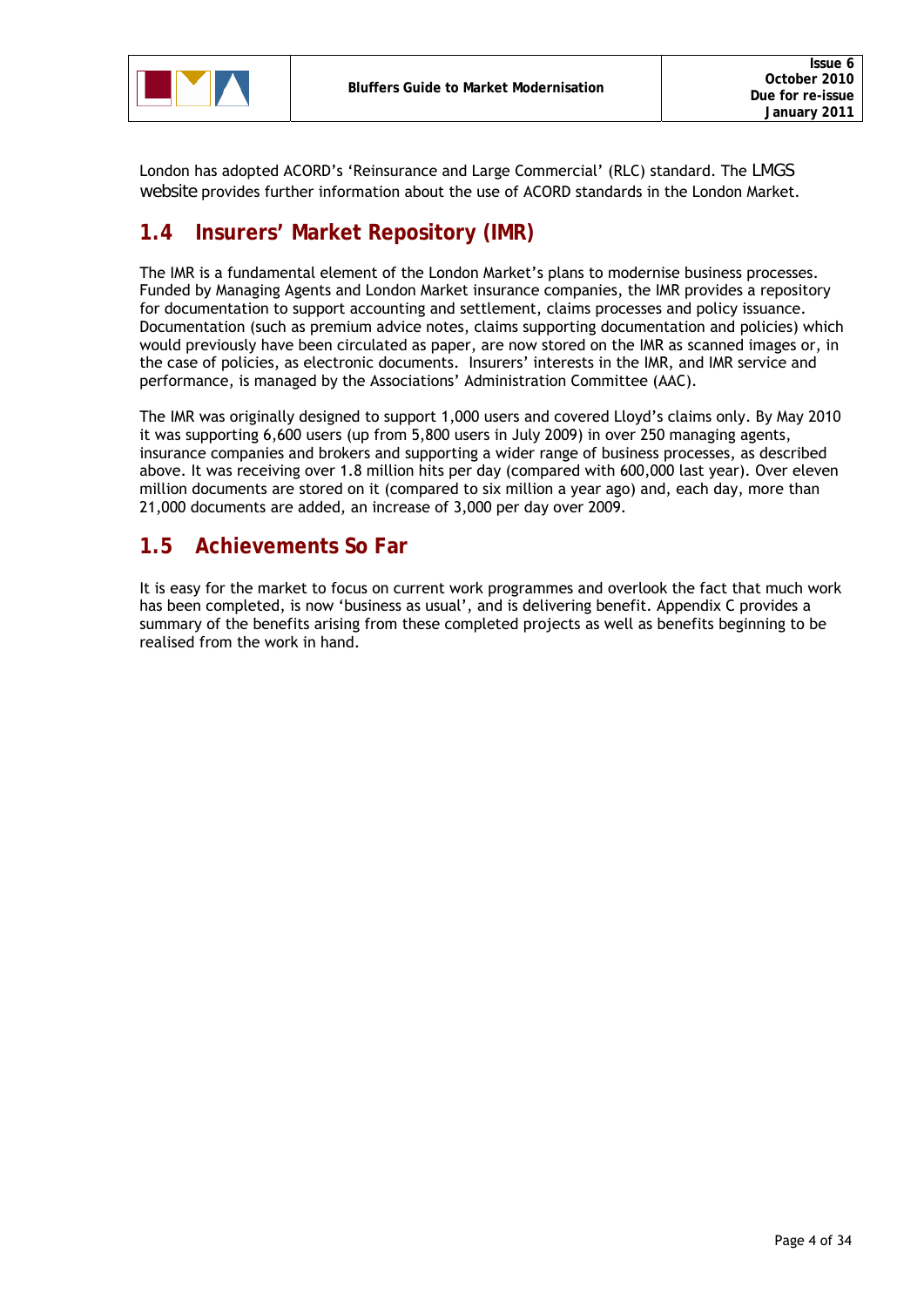

### **2. Key Areas of Change Activity**

Market modernisation activities fall into four broad categories:

### **2.1 Accounting and Settlement (A&S)**

A&S is the exchange of accounting information between trading organisations. Much of the London Market accounting activity is undertaken on behalf of carriers by Xchanging Ins-sure Services (XIS). Instead of physically sending a paper premium advice note (LPAN) to XIS, the broker now sends an electronic image of the LPAN using the IMR. This cuts out the paper but does not yet introduce the efficiencies of straight through processing because XIS still have to rekey all the accounting data.

Development of protocols for transmitting structured data to XIS using ACORD messages has been agreed and linked work will enable XIS to deliver detailed accounting information required specially for Lloyd's and some other carriers (non-fundamental premium accounting data). The combination of the two initiatives are referred to as E-Accounting.

The international market is also developing protocols for the exchange of structured accounting information (which will not include London-specific data).

### **2.2 Claims**

The Electronic Claims File (ECF) is the combination of the IMR and the Claims Loss Advice and Settlement System (CLASS). The LMA has commissioned XIS to provide an integrated service to Lloyd's Managing Agents, while the services remain as two separate systems for brokers and companies. This enables claim file documents to be submitted electronically and shared by subscribing underwriters, whilst CLASS provides users with access to financial data and claims processing and basic workflow functionality.

ECF allows brokers to supply an entire claims file electronically to all insurers at the same time. All insurers therefore have concurrent, contemporaneous access to the claims file - eliminating the need for the broker to serially present the claims file to different insurers individually. The major benefit of this is that it is reducing the length of the overall claims lifecycle, from first advice to settlement, providing assureds with a greatly improved service.

As with A&S, the delivery of further benefits is likely to come from the use of ACORD standard electronic messaging to exchange data between trading partners but in the meantime, improvements to ECF, known as 'ECF2', are in hand.

### **2.3 Placing support**

Placing support is the electronic exchange of information between brokers and underwriters to support the placement and amendment of insurance risks. This electronic exchange includes the transfer of structured data between parties (with or without the additional transfer of unstructured data by whatever means) through the use of messaging hubs and trading platforms. Placing support seeks to support both traditional "face to face" and remote electronic broking.

Trading partners have some scope to decided what aspects of the electronic process they use but, typically, the placement of risks occurs electronically through either a trading platform or on a peerto-peer (see Glossary) basis using ACORD messaging.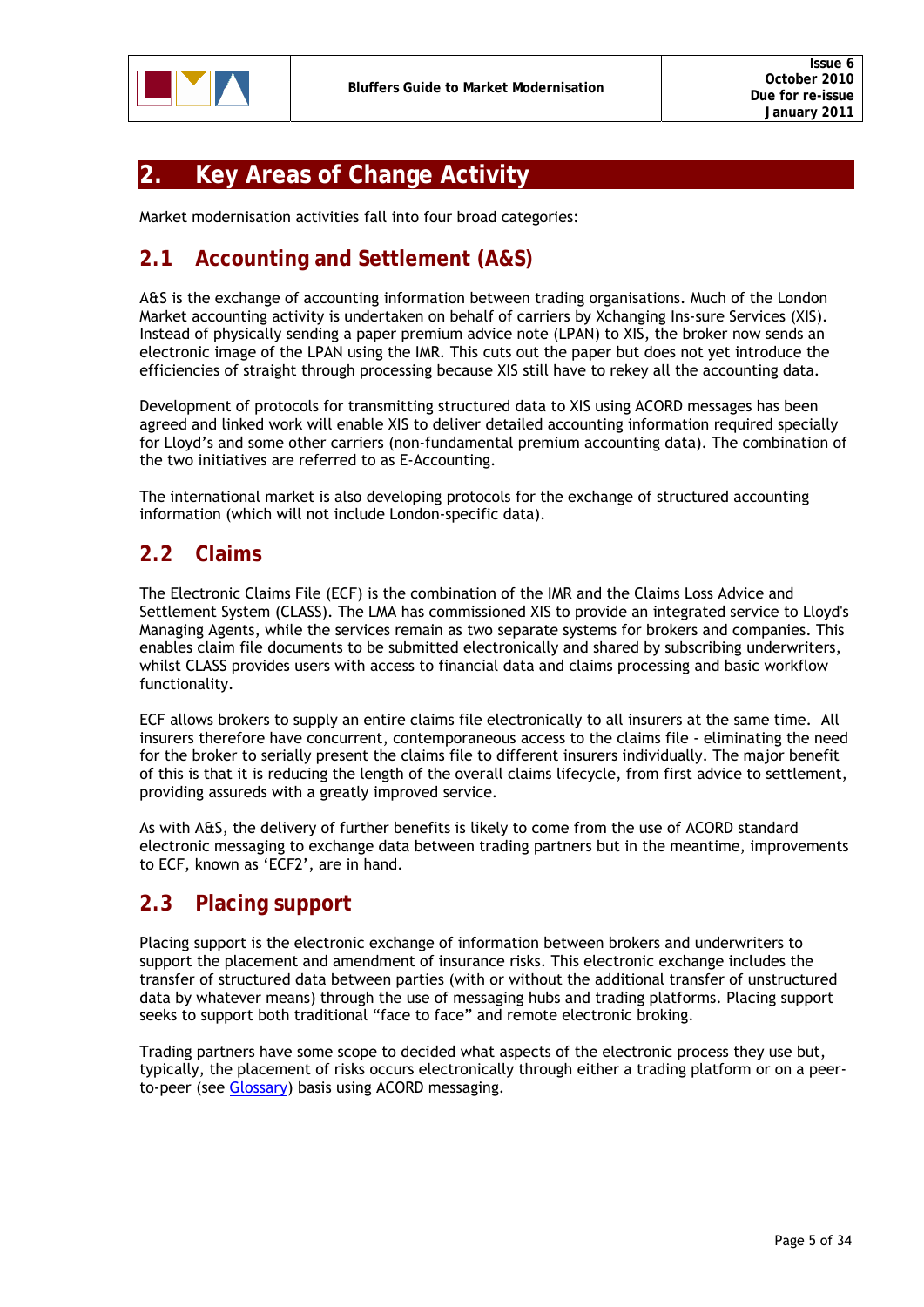

### **2.4 Other workstreams**

As well as the broad areas of work, above, a number of initiatives have been launched by various other organisations and associations, either to further the aims of market modernisation or to solve specific process issues.

Worthy of note for 2010 are two specific streams of work:

- 1. Future Processing Model this stream of work seeks to put aside the historic processing model and define an appropriate model for the market's current and future processing needs. See 3.1.1 for more details.
- 2. Right first time seeks to reduce the query and rejection rate for submissions to XIS to 50% of the end-2009 figure, reducing rework in the broker and XIS offices. See 3.2.5 for more details.

In addition to the business types and or processes noted above, two key infrastructure workstreams have also developed during 2010:

- 1. The Exchange the Exchange has been migrated from a Lloyd's-specific infrastructure to a market utility. See 3.1.3 for more details.
- 2. Rüschlikon following conclusion of the pilot in late spring, the Business Implementation Group is developing a workplan to build on the success of the pilot. See 3.2.4 for more details.

### **2.5 LMG 2010 workplan to Bluffers Guide – cross reference**

The table below cross references the Guide against the LMG 2010 workplan.

| LMG 2010 work-plan streams    | <b>Topics</b>                             | <b>Bluffers Guide section</b> |
|-------------------------------|-------------------------------------------|-------------------------------|
| <b>Electronic Claims File</b> | Claims usage                              | 3.3.1                         |
|                               | <b>ECF for Binder claims</b>              | 3.3.1                         |
|                               | ECF2 Release 1                            | 3.3.2                         |
|                               | Legacy claims                             | 3.3.3                         |
| Cease paper processing        | Cease paper processing                    | 3.2.1                         |
| eAccounts                     | Accounts via ACORD messages (R1)          | 3.2.2                         |
|                               | Insurers' accounting entries service (R2) | 3.2.3                         |
|                               | Take-up                                   | 3.2.2                         |
|                               | <b>Transactions</b>                       | 3.2.2                         |
| <b>Placing Support</b>        | Placing support                           | 3.4.1                         |
|                               | Use of technical standards                | 3.4.1                         |
|                               | Endorsements pilot - scope & commitment   | 3.4.2                         |
|                               | Endorsements pilot - transactions         | 3.4.2                         |
|                               | Endorsements pilot - review               | 3.4.2                         |
| Right first time              | Reduce bureau queries and rejections      | 3.2.5                         |
| <b>Strategic</b>              | Future process model                      | 3.1                           |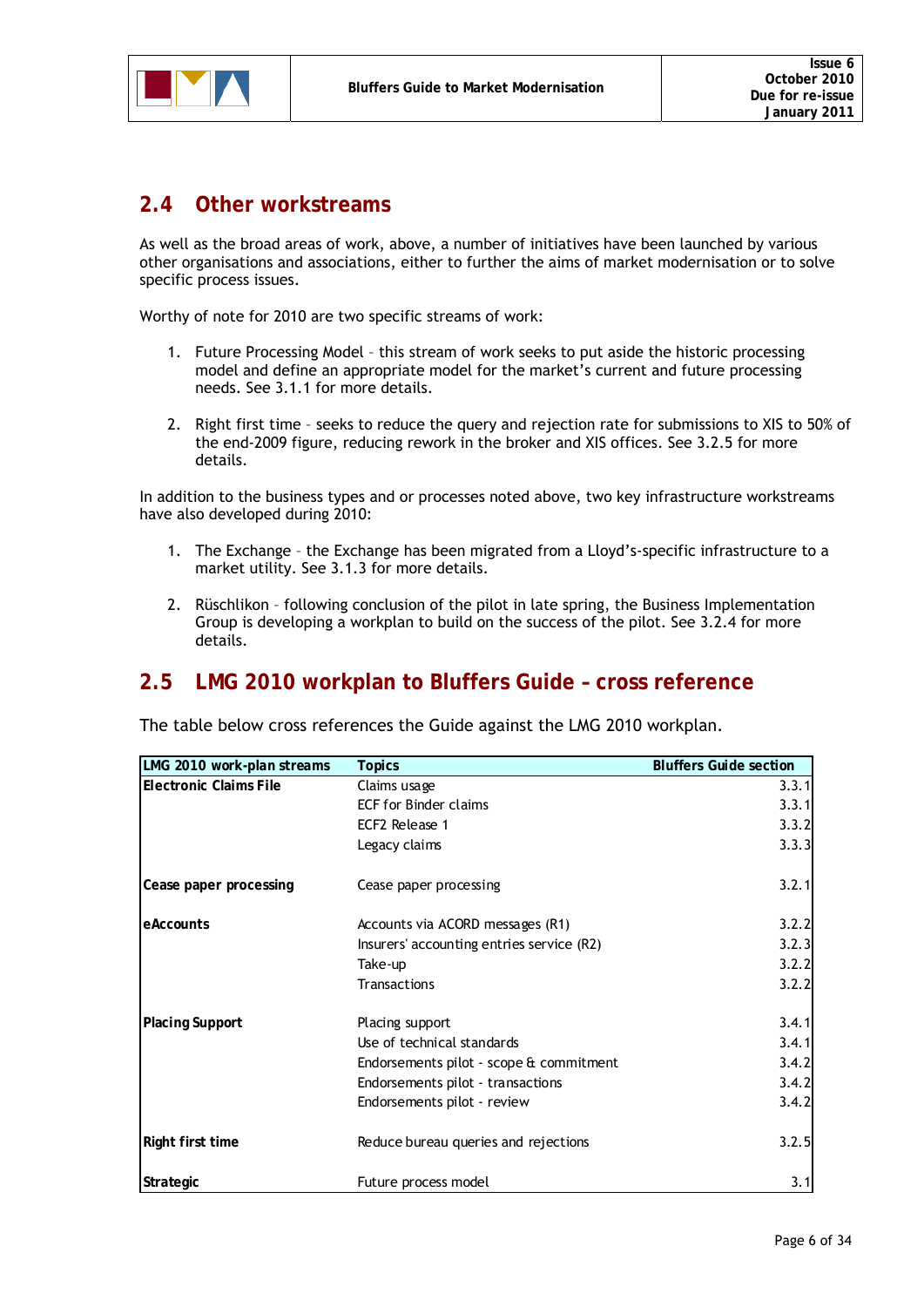

### **3. Summary of Work-streams**

### **3.1 London Market Processing**

#### **3.1.1 Future Processing Model**

#### *Background*

During 2009, an LMG sub-group undertook to review potential future processing models for the London Market and define a process environment which included central services that:

- Removed process burdens from brokers
- Removed negative "Londonisms"
- Opened up the model to enable service provider competition where appropriate

Potential future operating models were shared with the market associations and Lloyd's, who had been considering the work plan post the programme "Finish What We've Started". A cross-market group was formed to carry out a more detailed review of the documentation and to discuss the implementation issues.

The cross-market group concluded that for 100% written business it was viable for carriers to have choice with regard to service provision. Additionally, that choice could be extended to subscription business; however, for it to operate efficiently there was a requirement for some mandatory shared services. In particular, the group concluded that a single central infrastructure should manage the ACORD messaging and process flows.

The LMG subsequently agreed that a cross-market project be initiated with the following key deliverables:

- Ratification of an operating model providing choice in service provision
- Designs in sufficient detail to enable the market to build and implement
- A transition/implementation plan, likely to identify a two stage approach, with a new model for 100% written business as the first implementation

The LMG also agreed that the project should be driven by a project Steering Group, with an appointed LMG sponsor.

For further information, contact the project manager.

| Project Owner: LMG                      | Project Sponsor: Tim Carroll, Chaucer |
|-----------------------------------------|---------------------------------------|
| Project Manager: Simon Collins, Lloyd's | LMA Lead: Rob Gillies                 |

#### *Milestones*

Four working groups have been established covering Placing Support, Accounting and Settlement, Claims, and Facilities and Binders.

High-level milestones are:

- Project initiation governance, scope, timescales Complete
- **Future model design complete February 2011**
- Transition options defined March 2011
- Cost benefit analysis March 2011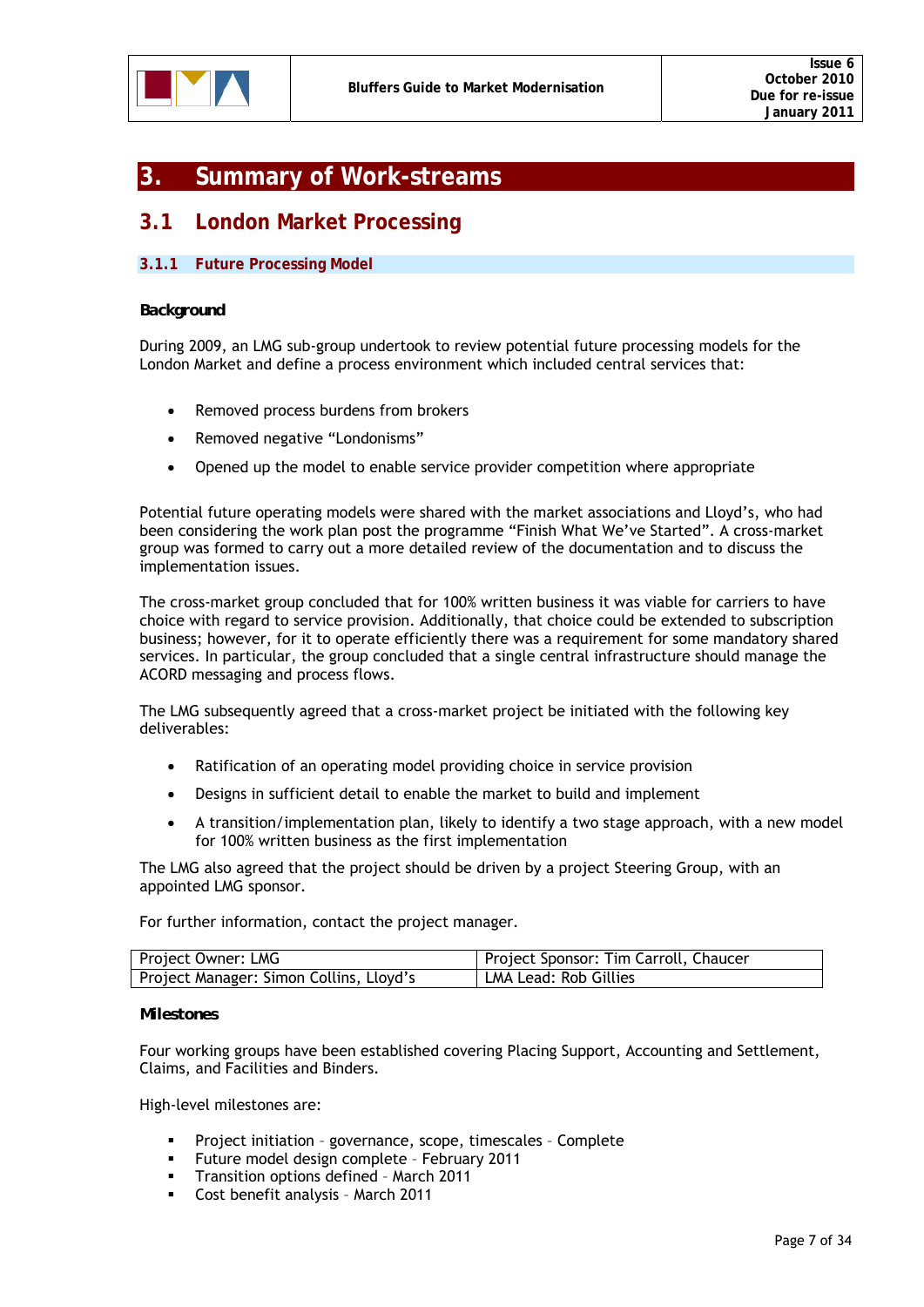

#### *Project Linkages and Dependencies*

This work should provide context for many of the process change activities currently underway and against which to evaluate potential future work-streams. The existence of a future vision for London Market processes should facilitate planning, prioritisation, investment and other decisions, both at market level and in individual firms and should allow further change opportunities to be identified.

#### **Latest Status** (last updated 20 September 2010)

The project was initiated at the start of the year and the four working groups (see above) established. The working groups are meeting regularly to progress their individual work-streams. The LMGS website provides the latest project status. A consultation document is due to be published to the market in late October.

#### **3.1.2 Lloyd's Data and Information Reporting (including Service Company processing)**

#### *Background*

This work aims to separate the collection of premiums from the tax, regulatory and performance reporting processes - separating information requirements from processing. A pilot validated and documented the information needs to meet Lloyd's tax, regulatory, performance and other requirements – whether information produced as a by-product of the processing that XIS perform on the market's behalf, or provided by managing agents.

The objectives and ultimate vision of the project are that:

- Lloyd's has a set of minimum information, reporting and process requirements enabling the continuing ability to provide and produce all information necessary to protect Lloyd's position.
- Information is collected, processed and managed in the most efficient and flexible manner. Collection conforms to ACORD standards, using agreed procedures.
- The link is broken between the provision of information and account processing so providing Managing Agents with more choice around their operating model.

Lloyd's has implemented a 'direct reporting' pilot that allows managing agents to submit tax and regulatory reporting information for service companies to Lloyd's outside of Xchanging. The pilot is assisting Lloyd's in the definition of a reporting control framework for future operational use.

For further information, contact Lloyd's project manager.

| Project Owner: Lloyd's       | Project Sponsor: Sue Langley |
|------------------------------|------------------------------|
| Project Manager: Alison Dove | LMA Lead: Keith Welch        |

#### *Milestones*

Complete implementation of results of analysis December 2010.

#### *Project Linkages and Dependencies*

This work stream is linked with the ACORD data reporting message which has now been implemented to support direct reporting covering Lloyd's global tax and regulatory information requirements mapped to the ACORD data dictionary.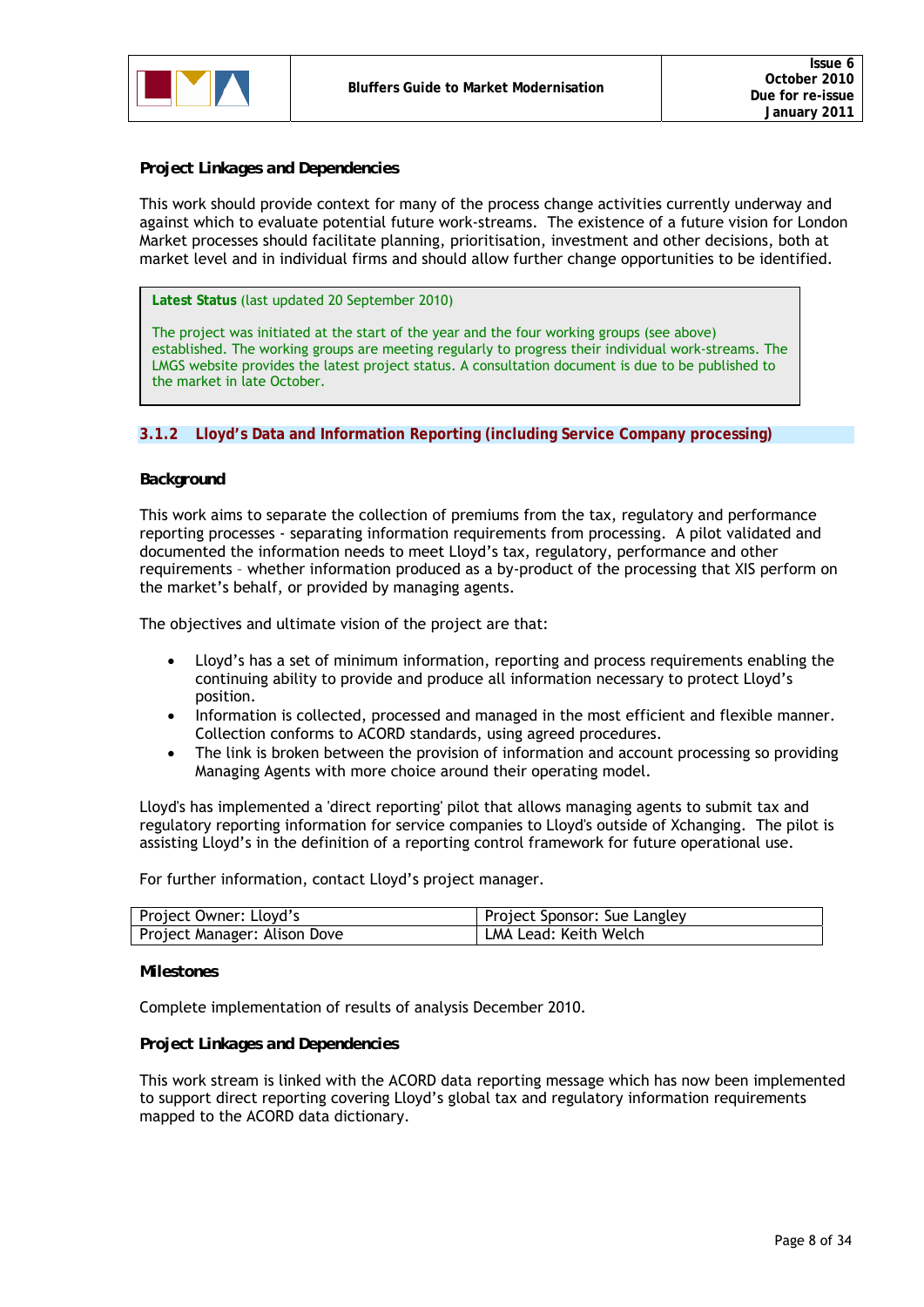**Latest Status** (last updated 20 September 2010)

Lloyd's has implemented the direct reporting pilot that allows managing agents to submit tax and regulatory reporting information for service companies to Lloyd's outside of Xchanging. This is live for business from EEA, USA, Canada and Australia.

Two managing agents are submitting information by way of a structured (.csv) file and following completion of testing a third managing agent is now live submitting information using the ACORD Tax & Regulatory Reporting message in an XML format. The pilot continues with the current scope and participants for the remainder of this year. Analysis of the requirements for a more robust solution will start in 2011 and, depending on managing agency demand, the options to offer this service to the wider market will be considered in due course.

The work is on track for ACORD to publish the full release of the Tax and Reporting message in December 2010.

Lloyd's is also working with two managing agents to create a data standards framework to support and enhance the collection and handling of tax and regulatory information within the market.

#### **3.1.3 The Message Exchange Limited ("TMEL") (formerly Lloyd's Exchange)**

#### *Background*

Following Lloyd's implementation of the Exchange, subsequent experience and market feedback indicated that the benefits of the Exchange would be further served by evolving it into a London market infrastructure. As a consequence, during the summer of 2010 the ownership of the Exchange has been migrated from Lloyd's to a market utility jointly owned by the associations (LIIBA, IUA, LMA, and Lloyd's) in the form of The Message Exchange Limited. Work continues with IBM to transfer the original contract to TMEL.

Lloyd's original vision still holds good – the need for provision of strategic direction and removal of barriers to entry to electronic messaging capability utilising ACORD messaging.

The Exchange will be formed of two core components:

- A market directory, storing contact information for participating organisations which can be searched for via the Exchange. Through this function, users can create and maintain online trading relationships.
- A messaging hub which will allow the sending and receiving of Placing Support messages between brokers and carriers. These messages will be validated against ACORD standards and can only be exchanged with registered trading partners.

The two primary benefits of The Exchange are:

- Participants are only required to maintain one connection to The Exchange to communicate with many counter parties
- Standards are controlled in the centre, creating clarity and driving adoption.

The main source of information on the project is the Lloyd's website.

| Project Owner: The Message Exchange Limited<br>(TMEL) | Project Sponsor: Sue Langley, Lloyd's |
|-------------------------------------------------------|---------------------------------------|
| Project Manager: Paul Willoughby, Lloyd's             | LMA Lead: Rob Gillies                 |

#### *Milestones*

While the Exchange can be used for handling any ACORD messaging, the key focus at this time is the electronic support for endorsements workstream (see 3.4.2).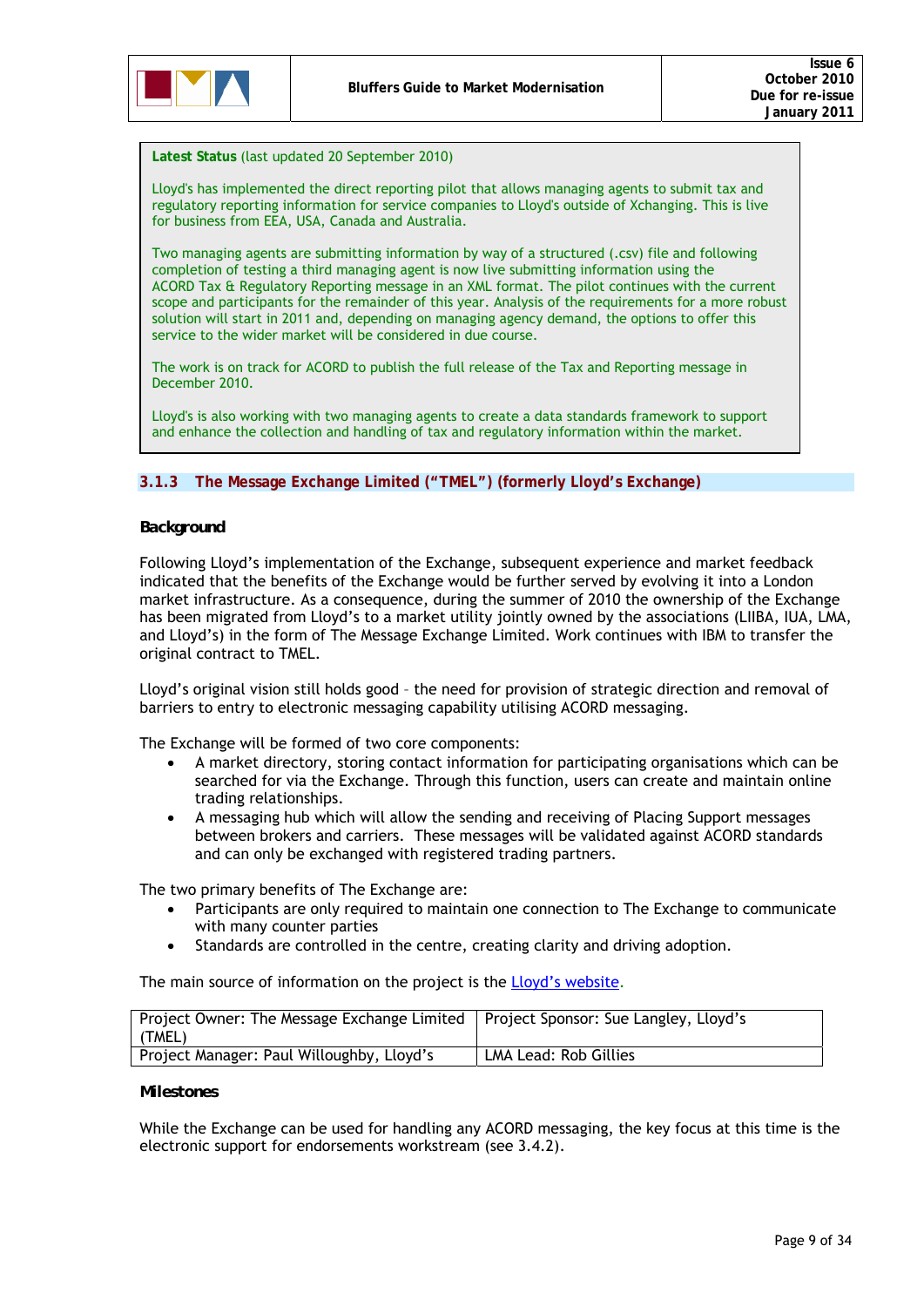

#### *Project Linkages and Dependencies*

There may be linkages to other international messaging hubs such as the Qatar Trading Platform, New York Exchange, and Rüschlikon (see 3.2.4). LMA are working closely with Lloyd's and TMEL to support implementation of The Exchange through, for example, developing business protocols and supporting trading relationships.

**Latest Status** (last updated 20 September 2010)

Ownership of the Exchange now sits with the market – (LIIBA, IUA, LMA, and Lloyd's) through The Message Exchange Limited. The operating contract is being renegotiated with IBM.

All Lloyd's managing agents are connected, along with the brokers representing 80% of Lloyd's business by volume. Companies market connectivity continues to grow.

Further details of the latest status of this project is available from Lloyd's website as above.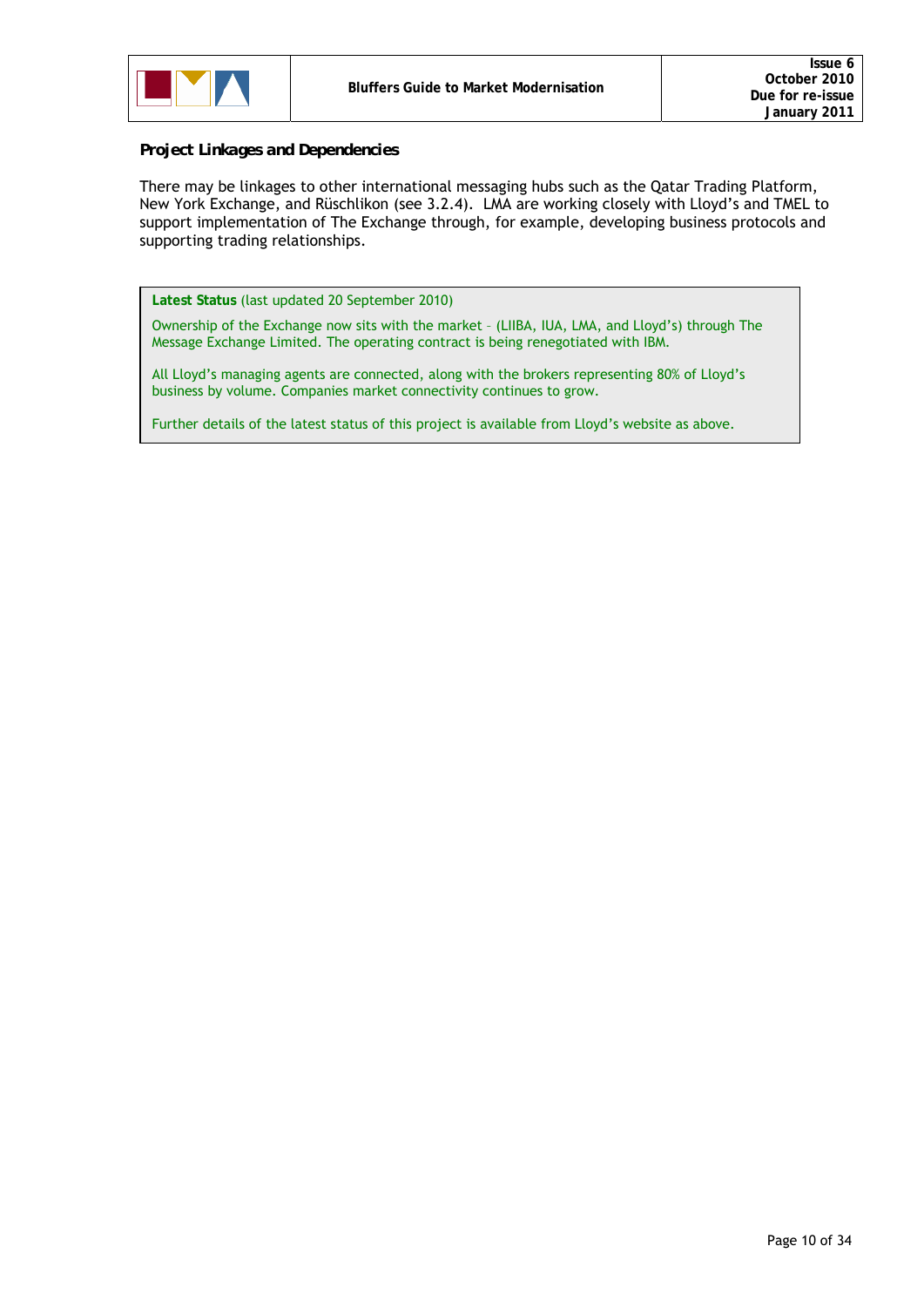

### **3.2 Accounting and Settlement (A&S)**

#### **3.2.1 Repository based A&S ("Ceasing paper processing")**

#### *Background*

The objective of this work is to remove paper from the A&S process by using a central repository (the IMR) on which to electronically lodge images of premium advice notes (LPANs) and supporting documents; this has largely been achieved. The IMR was launched for A&S in the second half of 2006 and is proving to be a critical component in moving to paperless processes in the London Market. It allows brokers to submit accounting and settlement information electronically either by 'direct load' or ACORD DRI (see Glossary) messages (without manual intervention). The current focus of the work, which is managed by the A&S User Group (A&SUG), is to extend the usage and coverage of the IMR. The primary source of information on this work-stream is the LMGS website.

| Project Owner: London Market Group   | Project Sponsor: Nigel Roberts, Aon |
|--------------------------------------|-------------------------------------|
| Project Manager: Mark Barwick, LIIBA | Chairman A&SUG: Pat Talbot          |
| LMA Lead: Keith Welch                |                                     |

#### *Milestones*

The LMG's target was for 100% of all original, additional and return premiums to be submitted to XIS as scanned images via the IMR by Q2 2010. This target is currently being reviewed.

#### *Project Linkages and Dependencies*

Repository based A&S removes paper from premium processing and is a necessary step, both from a process perspective and culturally, to the adoption of data-based electronic processing. Unstructured data (e.g. document images) loaded to the IMR during accounting and settlement may be reused at other steps in a risk's processing lifecycle, e.g. during claims handling. In the future it would be possible that such documents will be loaded to the IMR at the time of placing. The full adoption of repository A&S will signal the end of this work-stream and attention will turn to E-Accounting (see 3.2.2).

The residual level of paper is reported to be 11% by volume. Brokers still processing on paper have been asked to provide plans for reducing the residual volume, at which point the LMA will consider instructing XIS to end the processing of paper for A&S.

#### **Latest Status** (last updated 3 September 2010)

As noted above, this is a mature work-stream. Current focus remains on the plans of those brokers still using paper, with a view to identifying a timetable to cease paper A&S processing.

#### **3.2.2 Electronic Accounting (E-Accounting) R1 (ACORD messaging)**

#### *Background*

This work-stream takes the A&S process beyond document-based repository A&S (see 3.2.1) and delivers a range of benefits resulting from the electronic exchange of structured data.

Release 1 covers ACORD Technical and Financial Account messages output from broker systems into the central Xchanging systems LIDS and POSH. Rekeying into the existing mainframe systems will be removed and error recycles and query time reduced. The IMR continues as the repository for all unstructured information and straight through processing of data will be implemented wherever possible.

Release 2 will enable the Carrier Accounting Entries Service (see 3.2.3).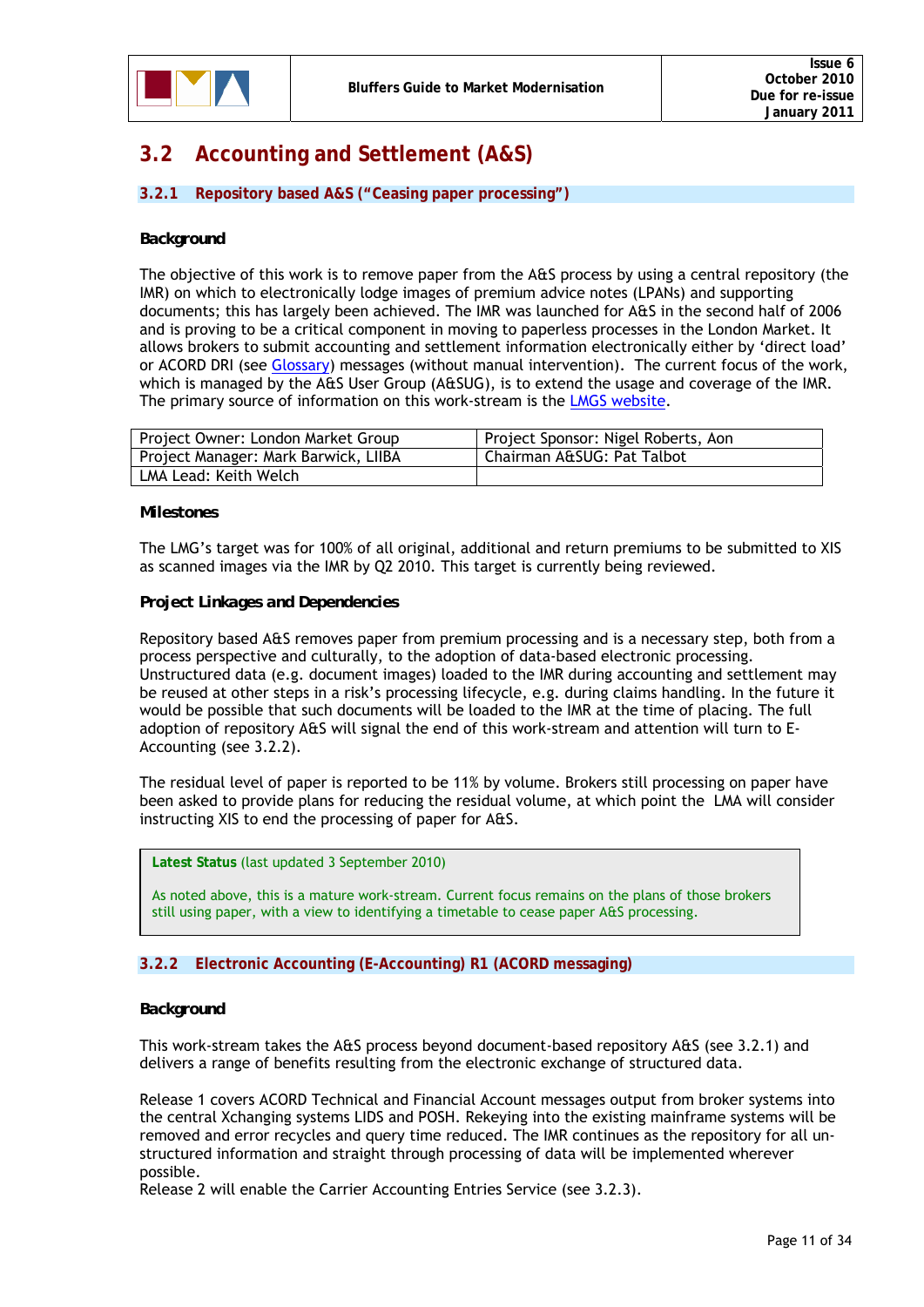

E-Accounting embraces work to date on ELPAN2 and, wherever possible, the EBOT implementation of the ACORD standard for direct messaging between broker and carrier which is internationally recognised.

Outside of this E-Accounting initiative, brokers and carriers wishing to account electronically on a direct basis can develop that capability. However, for Lloyd's Managing Agents, this will only become possible when data and regulatory reporting is separated from premium processing by the outcome of Lloyd's Data and Information Reporting (see 3.1.2) and subsequent build of a direct reporting capability.

The EBOT standard needs some modifications when used to account electronically between the London broker and XIS. These arise mainly because of XIS's operation of Lloyd's central settlement system and XIS's role as a central market provider for subscription business. The project is examining these issues with the aim that the interface between brokers and London carriers is as close as it can be to that for other markets.

The group will oversee the work necessary to:

- complete Release 1 in 2010
- get full adoption by brokers of ACORD standard accounting submissions to XIS
- enable XIS to auto-load those messages into their systems
- trigger settlement release by ACORD messaging, where appropriate
- implement the carriers' accounting entries service as part of Release 2 (see 3.2.3).

An E-Accounting management group has been established which is supported by an implementation group (EAIG) and builds upon the work done by the A&S user group which has played a vital role in the successful development of A&S via IMR.

Further information is available from the LMGS website.

| Project Owner: London Market Group         | Project Sponsor: Nigel Roberts, Willis       |
|--------------------------------------------|----------------------------------------------|
| Project Manager: R1 - Mark Barwick (LIIBA) | XIS IT Delivery: Vicky Wilson and Alan Giles |
| LMA Lead: Rob Gillies, Peter Griggs        |                                              |

#### *Milestones*

The LMG's work plan envisages usage of electronic accounting by Q4 2010. Current implementation milestones agreed with Xchanging being:

• Q4 2010 - Release 1 - non-fundamental messaging in line with the electronic accounts specification, followed by roll-out of early adopting brokers Miller and AON, with Trace users 1Q11

#### *Project Linkages and Dependencies*

Electronic accounting provides carriers and brokers with an internationally consistent electronic interface for accounting and settlement. E-Accounting implements delinking and removes the task of creating non-fundamental accounting entries from brokers (see 3.2.3) - complimentary steps to achieving the benefits offered by electronic accounting.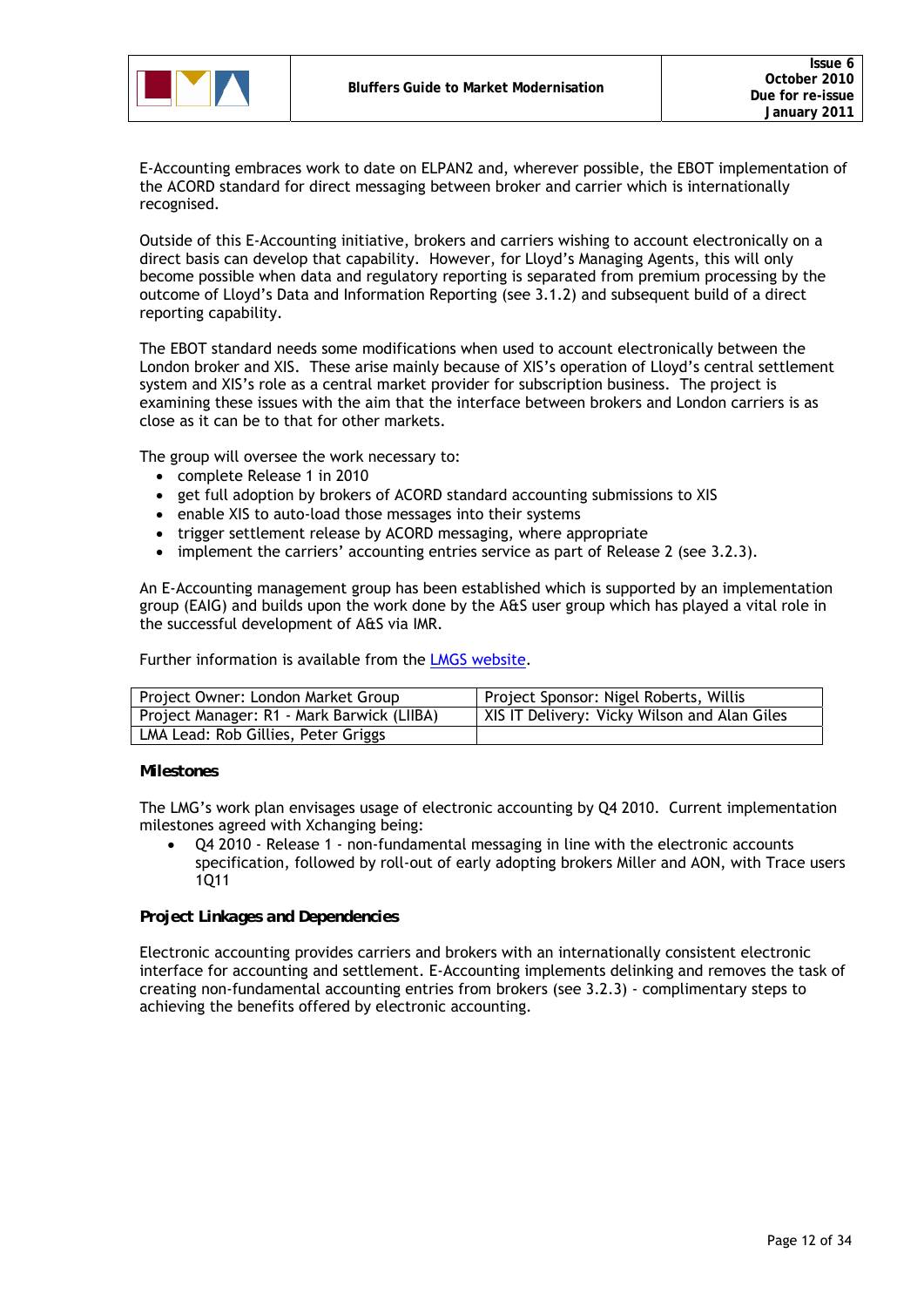

**Latest Status** (last updated 20 September 2010) Work commenced late December 2008. The group has completed all technical specifications which have been approved by LMG. It has agreed with Xchanging a two-phased release plan:

- Release 1 non-fundamental messaging in line with the electronic accounts specification. Brokers send ACORD TA & FA messages to Xchanging with appropriate error re-cycling – go live scheduled for Q4 2010 with Miller and AON, followed by wider broker roll out.
- Release 2 see 3.2.3

Early adopter brokers are finalising implementation plans through the E-Accounting Implementation Group, with the choice of implementing Release 1 ahead of the full splits service in Release 2.

#### **3.2.3 Electronic Accounting (E-Accounting) R2 (Insurers Accounting Entries Service - Non-Fundamental Accounting Splits)**

#### *Background*

This release follows on from the work referenced in 3.2.2. In London, for business processed via XIS, data is provided by brokers to a greater level of detail (non-fundamental accounting data) than might be the case elsewhere (fundamental – tax, regulatory, and other authorities) – leading to transactions being raised at this non-fundamental, rather than a fundamental, level. This adds to the brokers' costs of placing business in London and is not internationally consistent.

This work-stream defined an XIS service to produce non-fundamental ACORD Technical Accounts (TAs) and accounting entries on behalf of carriers from information submitted by the broker via the IMR.

An LMA-led working group agreed a service specification and definition of fundamental or nonfundamental accounting entries and reached agreement with XIS on the costs to establish the service. Following LMA, IUA, LIIBA and Lloyd's approval, detailed implementation is being undertaken by the E-Accounting Implementation Group.

Further information is available from Rob Gillies at the LMA and a service definition is also available from the LMGS website.

LMG has set up an Electronic Accounting Implementation Group (EAIG). For Release 2 of E-Accounting under the chairmanship of Ian Summers of AON made up of a small number of brokers that are committed to rapid take up of electronic accounting plus representatives from LMA, IUA, XIS, Lloyd's and ACORD.

| Project Owner: London Market Group  | Project Sponsor: Ian Summers, AON            |
|-------------------------------------|----------------------------------------------|
| Project Manager: R2 - Pat Talbot    | XIS IT Delivery: Vicky Wilson and Alan Giles |
| LMA Lead: Rob Gillies, Peter Griggs |                                              |

#### *Milestones*

The LMG's work plan envisages an implementation milestone agreed with Xchanging for 2011 covering acceptance of fundamental-level submissions and rollout of the carrier accounting entries service, followed by broker roll-out.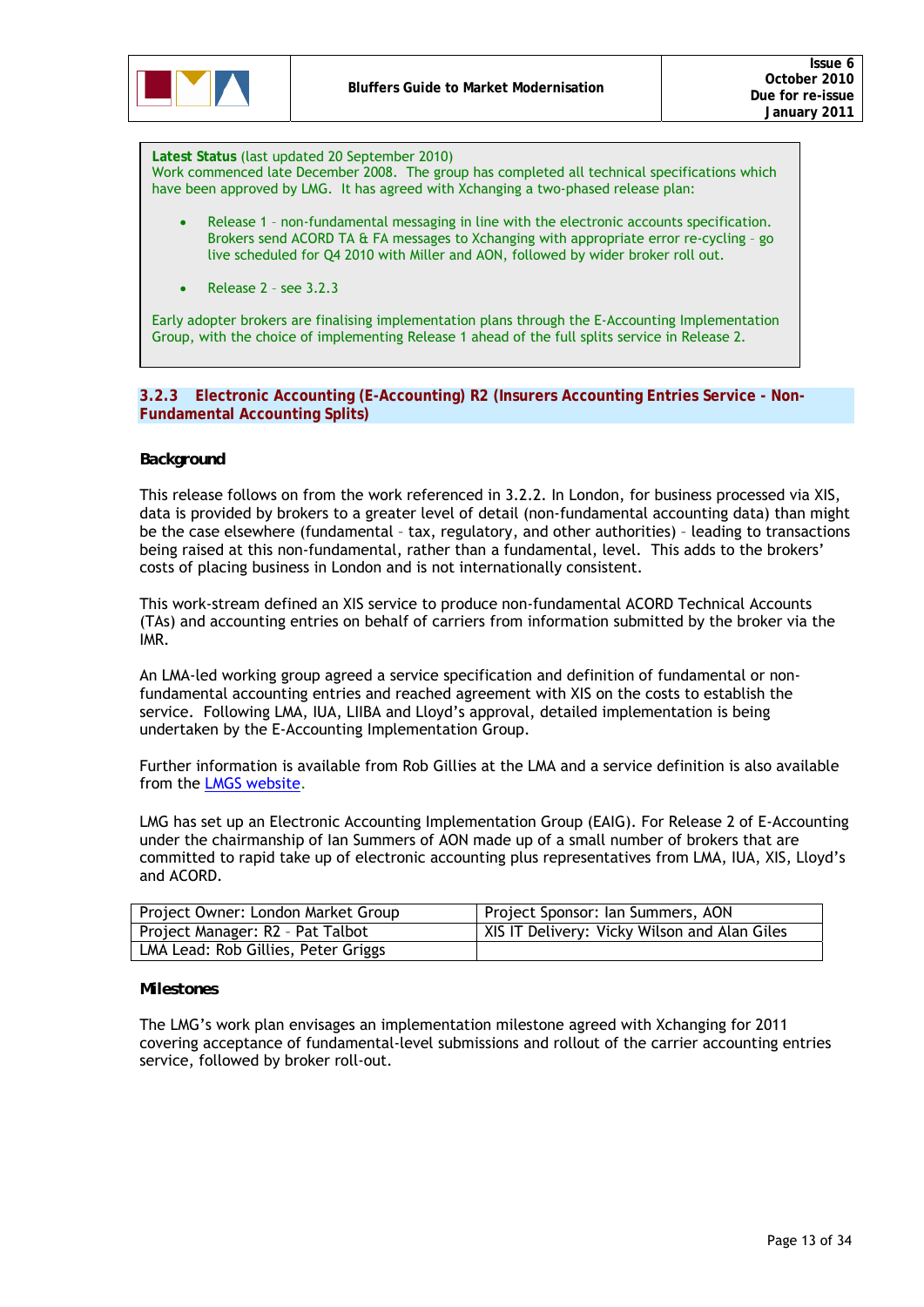

**Latest Status** (last updated 20 September 2010) Work commenced late December 2008. The group has completed all technical specifications which have been approved by LMG. It has agreed with Xchanging a two-phased release plan:

- Release 1 see 3.2.2
- Release 2 subject to resource being freed up from ECF2 in a timely manner, acceptance of fundamental-level submissions and rollout of central service to create carriers' nonfundamental transactions. Design and specification has been completed, with go live scheduled for Q4 2011.

Early adopter brokers are finalising implementation plans through the E-Accounting Implementation Group, with the choice of implementing Release 1 ahead of the full splits service in Release 2.

#### **3.2.4 Rüschlikon Initiative**

#### *Background*

In 2007 a group of global reinsurance industry players established a group to build a premium and claims accounting transactions processing solution using the SWIFT platform and ACORD standards. The solution came to be known as the Rüschlikon Initiative and an overview was given at the Market Reform Forum in October 2008. The project saw a series of phases, the latest of which was a pilot that concluded in the spring of 2010.

ACORD are now facilitating the Rüschlikon Business Implementation Group (BIG) which is currently focused on three key workstreams

- EBOT review
- Post-placement message
- Review of service levels and measuring performance

This initiative and London's work on E-Accounting (see 3.2.2 and 3.2.3) have similar aims of creating an ACORD compliant, common interface between brokers and carriers for accounting and settlement.

| Project Owner: Industry Working Group | Project Sponsor: Ian Summers, Aon and Regis<br>  Delavet, SCOR |
|---------------------------------------|----------------------------------------------------------------|
| Project Manager: Juergen Heck, ACORD  | LMA Lead: Peter Holdstock                                      |

*Milestones* 

*Project Linkages and Dependencies* 

**Latest Status** (last updated 3 September 2010) BIG is developing a timeline for future Rüschlikon development.

#### **3.2.5 Right first time (RFT)**

#### *Background*

While the Placing Support initiatives seek to make better and earlier use of data in the processing cycle, the current query and rejection rates for premium account submissions are much higher than the market would like. At the end of 2009, approximately 29% of Lloyd's premiums and 26% of Company premiums were queried and/or rejected.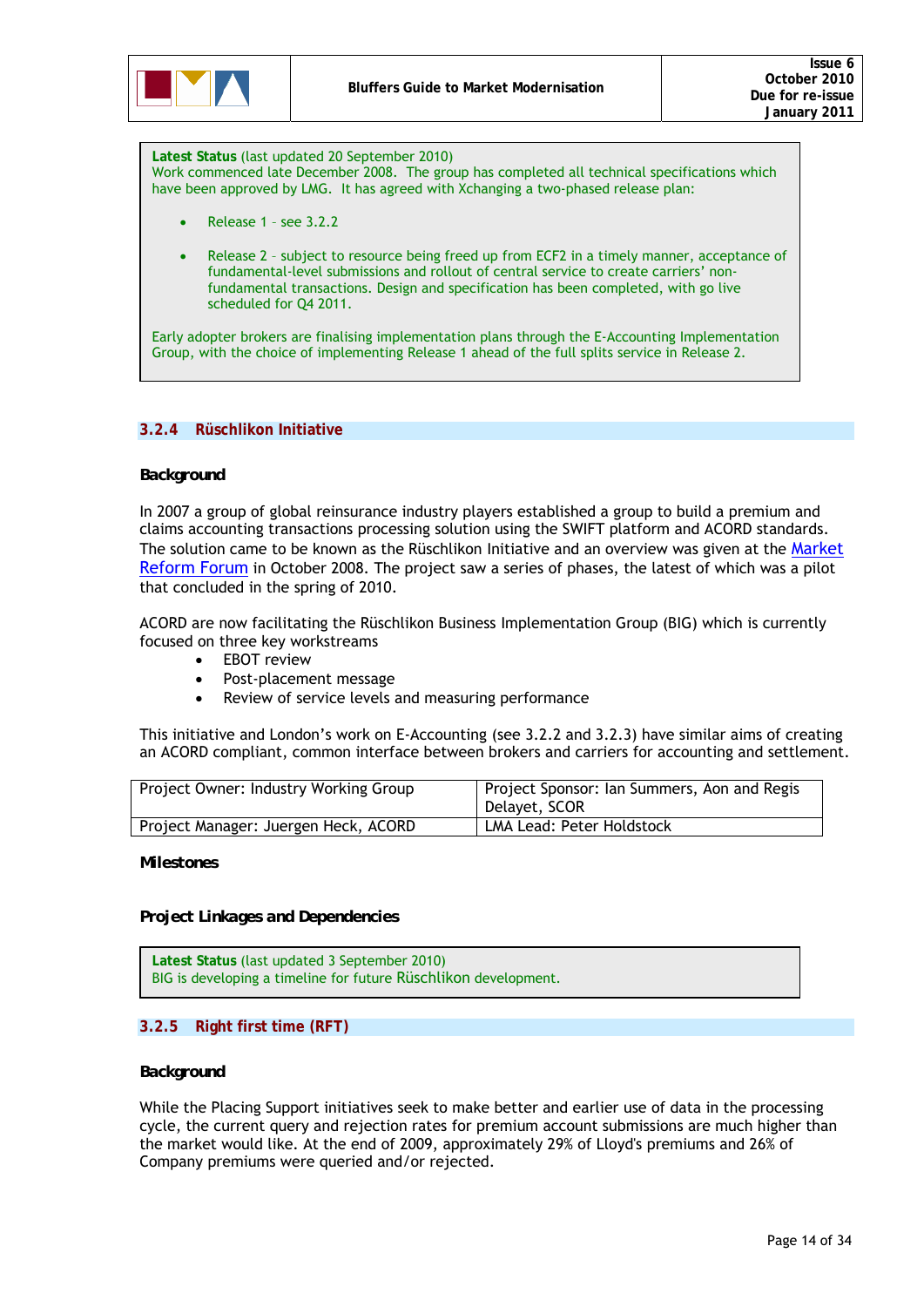

Whilst brokers receive these queries and rejections from XIS, the queries may arise from insurer, XIS or broker errors. The project seeks to identify and resolve the root causes of queries and rejections wherever they may arise.

The LMG target is to reduce the current (as at 31/12/2009) query and rejection rates by 50% before the end of 2010.

The approach has been multi-faceted:

- A review of the "Stage One" premium checks to ensure currency
- Enhancements to the query feedback process, making it clearer to the broker which individual premium entries have failed
- Discussions with the "best of breed" brokers to understand their lower reject rates, leading to…
- Working with brokers to share best practise and understand inhibitors, if any, to reduced reject rates

Benefits

- Elimination of rework will reduce brokers' and Xchanging costs.
- Faster premium payment since fewer premiums will be queried or rejected.
- Faster signed lines advice since fewer contracts are delayed by queries or rejections.
- Improved level of service to clients.
- Improved premium flow around the market.
- Reduce the level of inconvenience caused to brokers and XIS.

Further information is available on the LMGS website.

| Project Owner: LMG                 | Project Sponsor: David Hough, LIIBA |
|------------------------------------|-------------------------------------|
| Project Manager: Chris Buer, LIIBA | LMA Lead: Keith Welch               |

*Milestones* 

**July** Meetings held with "high-performing brokers", best practises identified.

**August** Meetings held with high-volume brokers to share best practises and other information to facilitate development of action plans.

Plans identified with brokers to continued monitoring of broker progress and achievements and lessons learnt. Continued focus on improving performance within the market.

**October** Review of broker plans.

*Project Linkages and Dependencies* 

None.

**Latest Status** (last updated 23 September 2010)

Accounting checks review complete. Broker best practises identified and shared amongst highvolume brokers.

Brokers are being encouraged to identify and plan how they can improve their performance.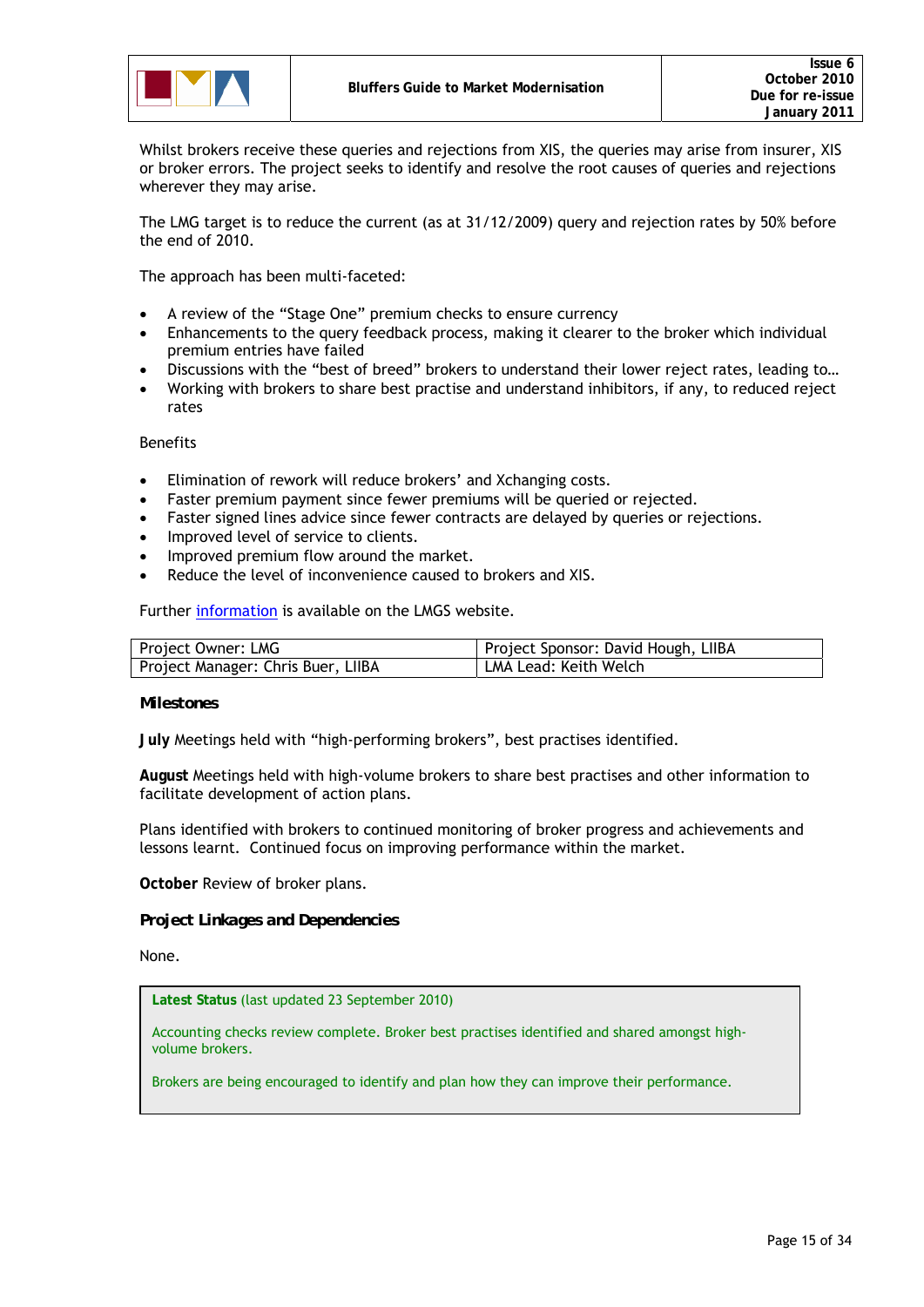

### **3.3 Claims**

#### **3.3.1 Electronic Claims Files (ECF)**

#### *Background*

The Electronic Claims File is a combination of the IMR and the Claims Loss Advice and Settlement System (CLASS). The LMA has commissioned Xchanging to provide an integrated service to Lloyd's Managing Agents, while the services remain as two separate systems for Brokers and Companies. This enables claim file documents to be submitted electronically and shared by subscribing underwriters, whilst CLASS provides users with access to financial data and claims processing and basic workflow functionality. ECF allows brokers to supply an entire claims file to all insurers "on risk", electronically, at the same time. All insurers will therefore have concurrent, contemporaneous access to the claims file - eliminating the need for the broker to serially present the claims file to different insurers individually. The major benefit of this is that it will greatly reduce the length of the overall claims lifecycle, from first advice to settlement, providing policyholders with a greatly improved service.

ECF has matured from a change initiative to a point where it supports the processing of the majority of new in-scope claims. System changes or further definition of market processes is required to enable full support.

It is expected that the current ECF system will be required to support the market at least until the end of 2012. The following work-streams cover ongoing work to continually enhance ECF usage:

- Out of scope claims (including co-lead binders, multi-OSND (see Glossary) claim scenarios and claims affected by the Access Control List issues)
- **Legacy**
- Usability and functionality (enhancements to CLASS and the IMR to improve the user experience)
- Workflow/Management Information
- **Training**
- **Best Practice**
- Service Standards.

| Project Owner: LMG                          | Project Sponsor: Various depending on work- |
|---------------------------------------------|---------------------------------------------|
|                                             | stream                                      |
| Project Manager: Various depending on work- | LMA Lead: Gary Bass                         |
| stream                                      |                                             |

The primary source of information on this subject is the LMGS website.

#### *Milestones*

For a more detailed view of the component parts of ECF and the associated milestones and delivery dates, see the ECF Business Plan on the LMGS website.

#### *Project Linkages and Dependencies*

ECF removes paper from claims handling and processing and is a necessary step, both from a process perspective and culturally, to the adoption of full, data-based, electronic processing. Over time, further linkage is anticipated between ECF and documents loaded to the IMR at earlier stages of a risk's process lifecycle such as placing or accounting.

**Latest Status** (last updated 21 September 2010) Usage stands at 69% for Lloyd's and at 53% for non-Lloyd's claims (in scope business, LMG Dashboard September 2010). For detail of the current status of any part of the ECF Business Plan please contact the LMA.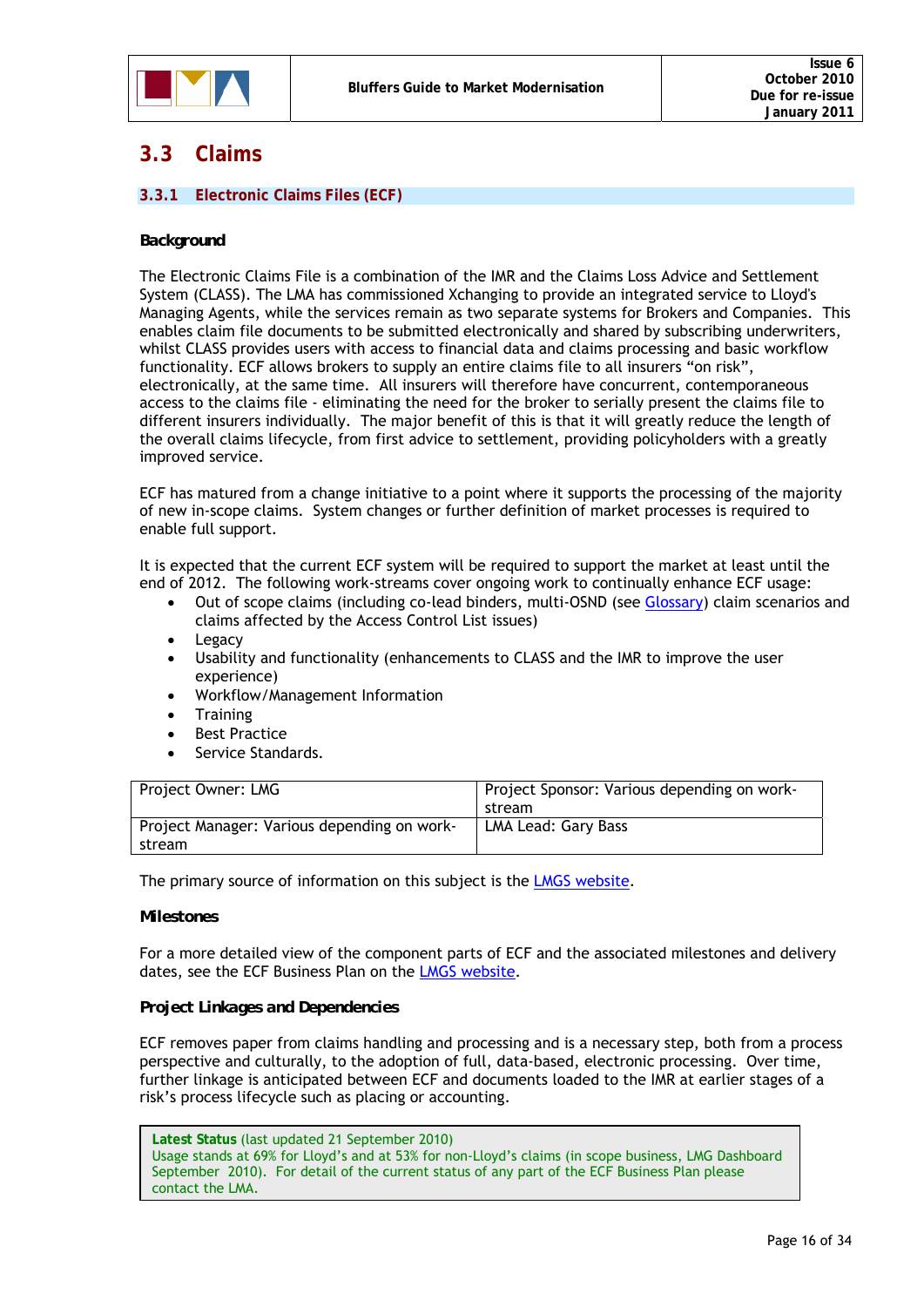

#### **3.3.2 ECF2**

#### *Background*

Section 3.3.1 above describes the implementation and current status of the market's ECF initiative. Further improvements to this system are under discussion between Xchanging and the market and this package of improvements is known as 'ECF2'. ECF2 seeks to provide:

- a new version of the current ECF screens
- a common new front end for all carriers dealing with electronic claims

and positions the market to use back end systems, other than CLASS. Further, ECF2 will adopt open architecture enabling the integration of claims functionality into carriers' systems (and those of service providers) removing CLASS from the business process and could enable the implementation of one approach or system for London, subject to market approval.

The focus is on four new main components:

- Claim work flow triggers being a file produced regularly during the day advising all claim transactions: creations, updates and responses
- Claim Work Flow Services being a work flow front-end allowing users to manage their work load of actions related to claims transactions
- Document file viewer being a piece of technology allowing claims handlers to see the documents making up the claims file as one user friendly document
- Claims Database being a new data warehouse for claims information from the various Xchanging source systems, including ECF management information.

| Project Owner: Associations Administrative | Project Sponsor: Joe Dainty (chair, ECF2) |
|--------------------------------------------|-------------------------------------------|
| I Committee                                | management Group)                         |
| Project Manager: Gary Bass                 | LMA Lead: Gary Bass                       |

#### *Milestones*

First presented to LMG in March 2009, development began later in the year with implementation scheduled for 2010. See "latest status" below for the current position.

#### *Project Linkages and Dependencies*

ECF2, along with upgrades to the IMR and IMR security model, legacy partnerships, and a Binder Protocol, if introduced in 2010, will significantly extend the scope of ECF2 to close to 100% of appropriate claims. These changes will improve functionality as well as set the scene for less reliance on the ancient CLASS system and a move toward an international claims trading platform aiming at establishing claims as a service differentiator for the Lloyd's and London platform.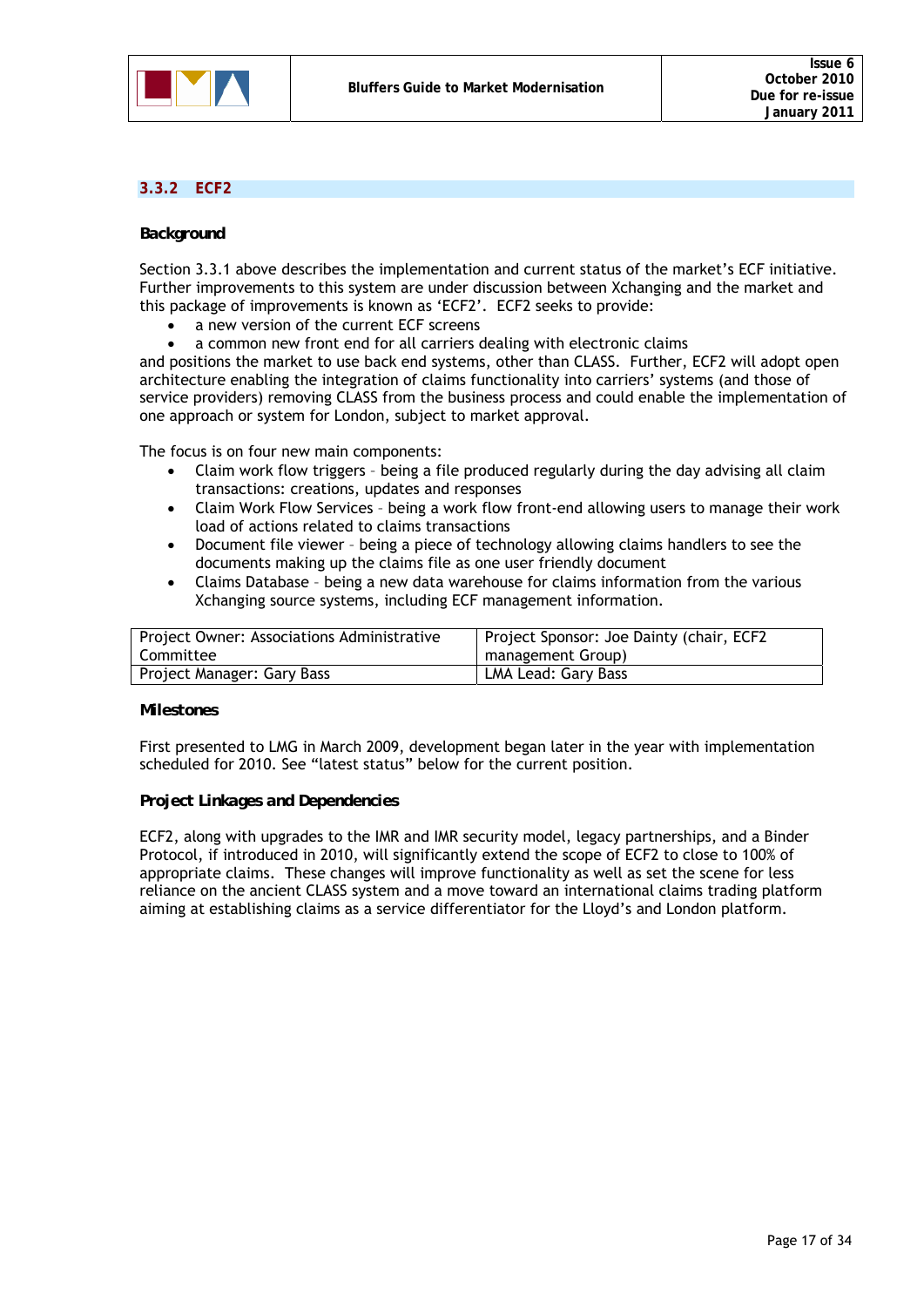**Latest Status** (last updated 21 September 2010)

The Binders prototype has been built and presented to the LMG who have requested a cost benefit analysis prior to making a final decision on design and build.

ECF 2 Core (Single Sign On, Claims Workflow Triggers, Document File Viewer, Claims Adjustment Service, and Claims Workflow Service) has moved into market acceptance testing. The current schedule anticipates the introduction of these products to the market in a phased approach during 4Q10 and through to the first quarter 2011.

The Claims Data Warehouse is being built and is anticipated to be ready for use for the first quarter of 2011. The management information reports associated with the CDW are moving into MAT now and expected to be available in the first quarter of 2011 .

On the 10 September the Associations Administration Committee issued an update on ECF2.

Click this link to access the update.

#### **3.3.3 Electronic Claims Files - Legacy**

#### *Background*

Having proved that ECF addresses many of the sources of delays in the claims process by removing the hand-offs between the broker, the leader and XCS, and delivers significant improvements in the end-to-end claims processing times, a broker-led ECF Legacy Working Group was set up to identify and assess the options for extending the scope of ECF to include legacy claims. The group made a number of recommendations which were accepted by LMG in October 2008.

The project now falls under the governance of the ECF User Group (see 3.3.1). A new group, under the chairmanship of Steve Robson of Alterra, has been formed to specifically review appropriate legacy claim back loading. Several initiatives have been instigated, predominately with Aon / Benfield, Guy Carpenter, Willis, and Xchanging, to load high value reinsurance claims. LMACC has recently agreed to expanded the reinsurance initiative with other brokers including Guy Carpenter and with other lines of business such as property , energy and aviation under consideration. The group continues to explore the use of "willing partners" as another area of legacy development.

#### **3.3.4 ECOT**

#### *Background*

The ACORD Claims Working Group was formed in the Spring of 2010 to pick up the ECOT+ baton and take it forward in conjunction with the international claims community. ACORD standards for claims, as they stand, do not handle all the information flows and processes of claims management for worldwide placements, including the London subscription market with its claims schemes. The significant limitations of the current standards are:

- the restriction on the ability of all participants in the claims process to conduct an effective
- dialogue using messages
- the inability to distinguish between the differing roles of the many parties involved in a claim,
- each of whom could be a message sender or recipient
- a focus on the submission of the claims advice by broker, and its subsequent response, to the exclusion of other processes like the instruction of experts and delegated parties and the forwarding of messages and documents.

The new standards will allow, amongst other benefits: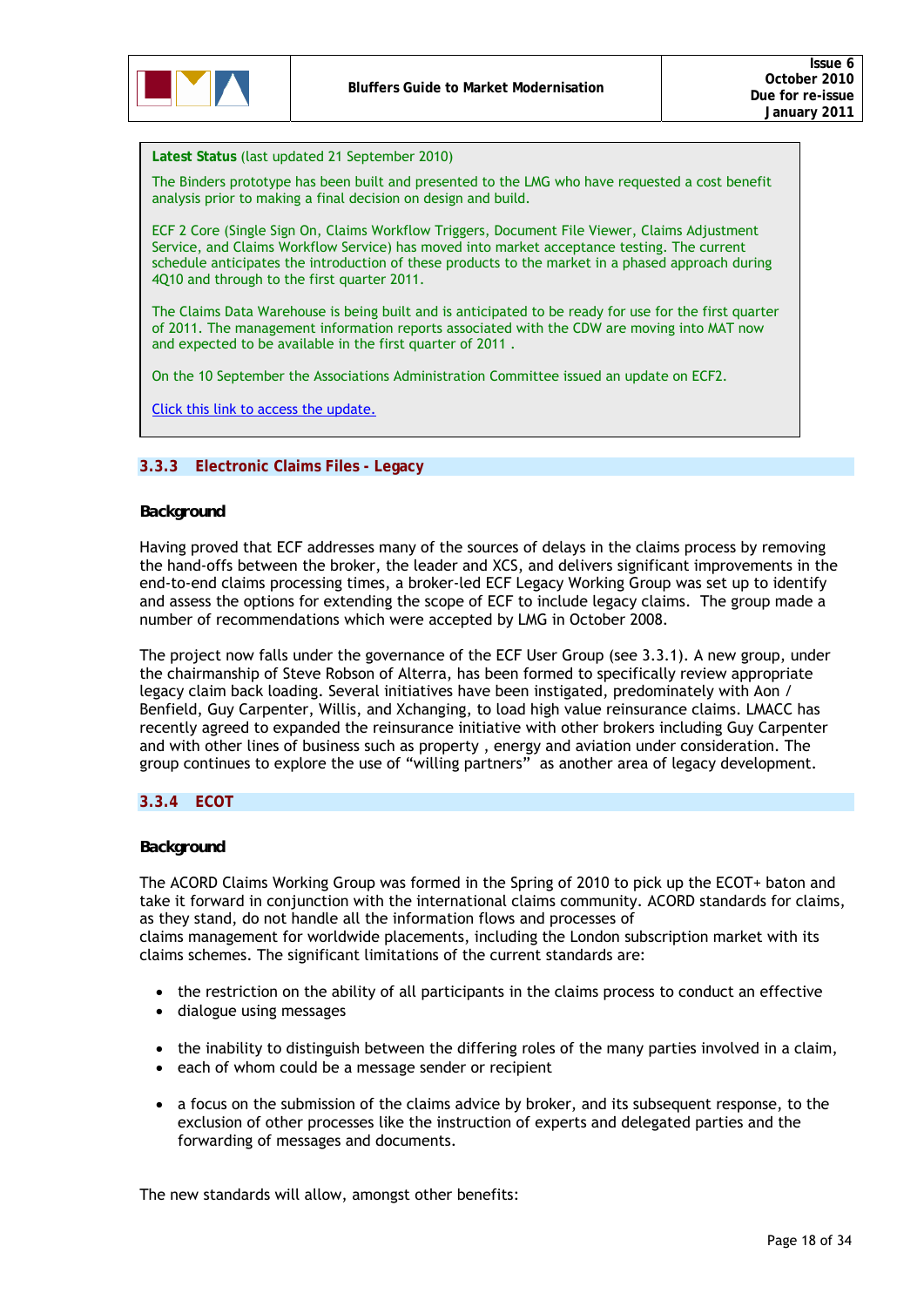

• carriers to operate internationally and use their own claims systems rather than the central bureau systems, if they choose

- brokers to streamline their advice of claims and documents to all markets simultaneously
- third parties to communicate electronically as experts or delegated administrators/adjusters.

This project has a wider international involvement with participants from USA, Europe and the London market. As such, the key London market contacts are:

- Project manager: Mike Smith, ACORD
- ACORD Claims Working Group chairman: Graeme Veale, Markel

#### *Milestones*

The draft ECOT guide was completed in March 2009. Draft standard messages are anticipated by November 2010 for live use in 2011.

#### *Project Linkages and Dependencies*

The ECF project provides for scanned claims documentation to be stored on a central repository and links this to financial claims data available through CLASS. ECF2 and the ECOT project are aligned to this but go a step further by defining the core claims data in a structured format.

#### **Latest Status** (last updated 29 September 2010)

The objective of the ACORD Claims Working Group is to define two way messages to support the end to end claims management process including all parties. It applies to reinsurance and large commercial business in subscription and non-subscription markets. The group's output will include process flows and definitions, data items and supporting information for the efficient management of the claims dialogue between all parties.

The aim is to have draft standard messages ready by November 2010 for live use in 2011.

#### **3.3.5 Lloyd's Claims Transformation Project**

#### *Background*

This project responds to the market's debate about future claims handling and aims to enhance Lloyd's reputation for fair and fast claims handling and place claims on a par with underwriting in terms of creating competitive advantage for firms and the market as a whole.

Through a pilot, the project enhances the current move towards segmentation of claims and introduces choice for managing agents. The pilot scope includes marine (excluding cargo and energy), property and casualty treaty claims on new contracts from 1 January 2010 excluding resignings and renewal of long term contracts.

The pilot is trialling three tranches of claims (Lloyd's share values): Standard - up to £100,000, Midtranche – £100,000 - £5,000,000, and Complex – over £5,000,000. Allocation of a claim to any particular tranche also involves a number of non-financial triggers. For claims in the pilot the Lloyd's leader acts as single agreement party for Standard claims and will bind the following Lloyd's market. For Mid claims, agreement is by the leader and second Lloyd's underwriter. This will be similar for Complex claims except that the remaining follow market will have powers to call a market meeting if there is disagreement with, or between, the leader and second underwriter.

Leaders and second underwriters have an express duty of care to followers but with limitation of liability.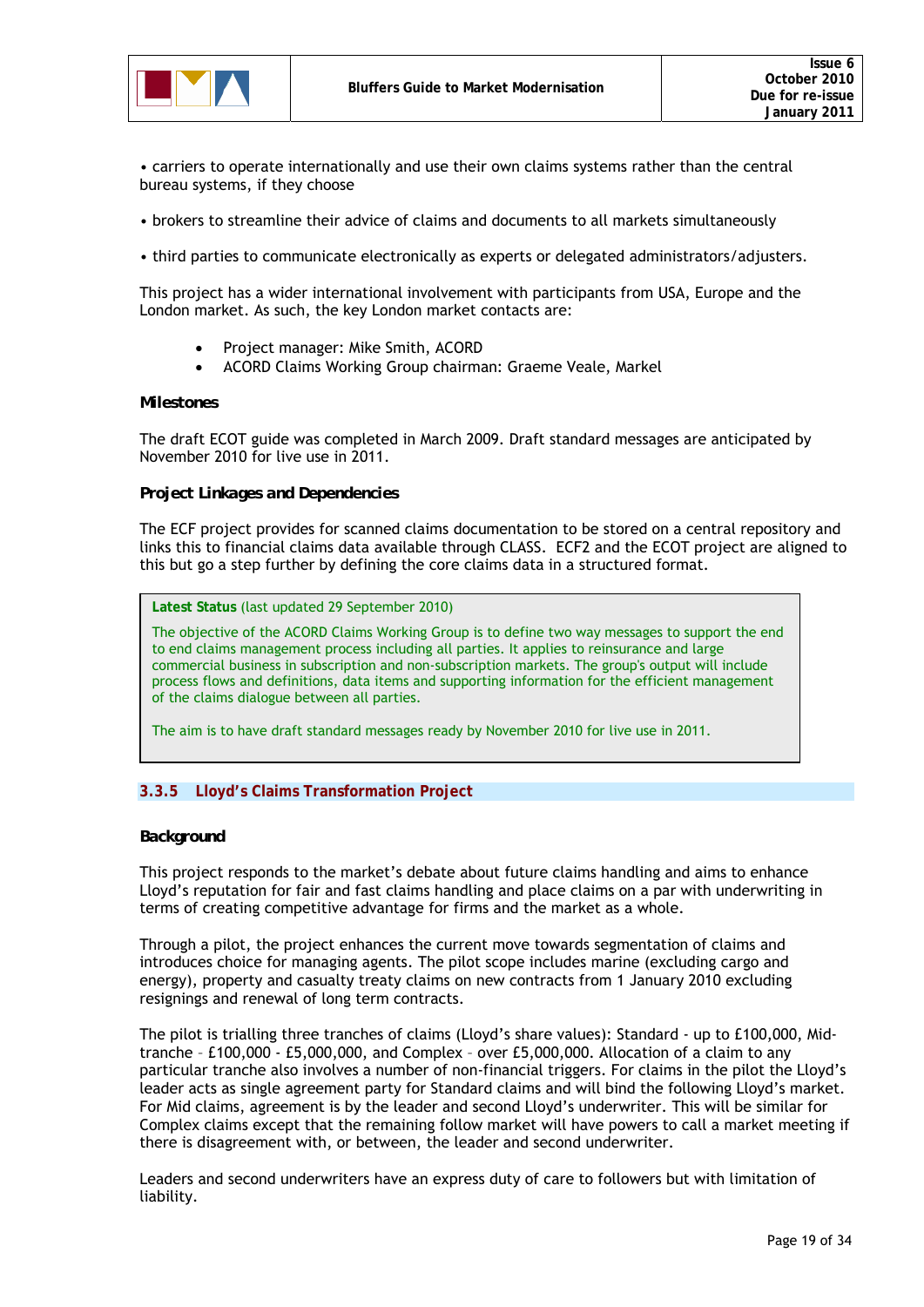

Underwriters wishing to outsource claims handling are able to do so although for the pilot, XCS is the only outsource option.

In addition, the Claims Talent Programme has now been initiated, with consideration also being given separately to Expert Management.

| Project Owner: Lloyd's                  | Project Sponsor: Tom Bolt, Director of |
|-----------------------------------------|----------------------------------------|
|                                         | Performance Management                 |
| Project Manager: John Goodbody, Lloyd's | LMA Lead: Tim Willcock                 |

#### *Milestones*

| Commence pilot:            | January 2010     |
|----------------------------|------------------|
| Pilot findings checkpoint: | <b>July 2010</b> |
| Assess results of pilot:   | January 2011     |

#### *Project Linkages and Dependencies*

The project is in line with the general desire amongst many managing agents to have flexibility and choice in business processing and although not directly linked to other claims initiatives offers the prospect of a more streamlined claims agreement process to be managed within the functionality of ECF.

**Latest Status** (last updated 30 September 2010)

The pilot has seen over 1600 claims to date with over 2,200 transactions, twice the estimated volume for this stage of the pilot; claims have largely fallen into the predicted tranches.

Success criteria on speed, quality and market perception are being met, so Lloyd's have formally announced an extension of the pilot into 2011. Click this link to access the announcement.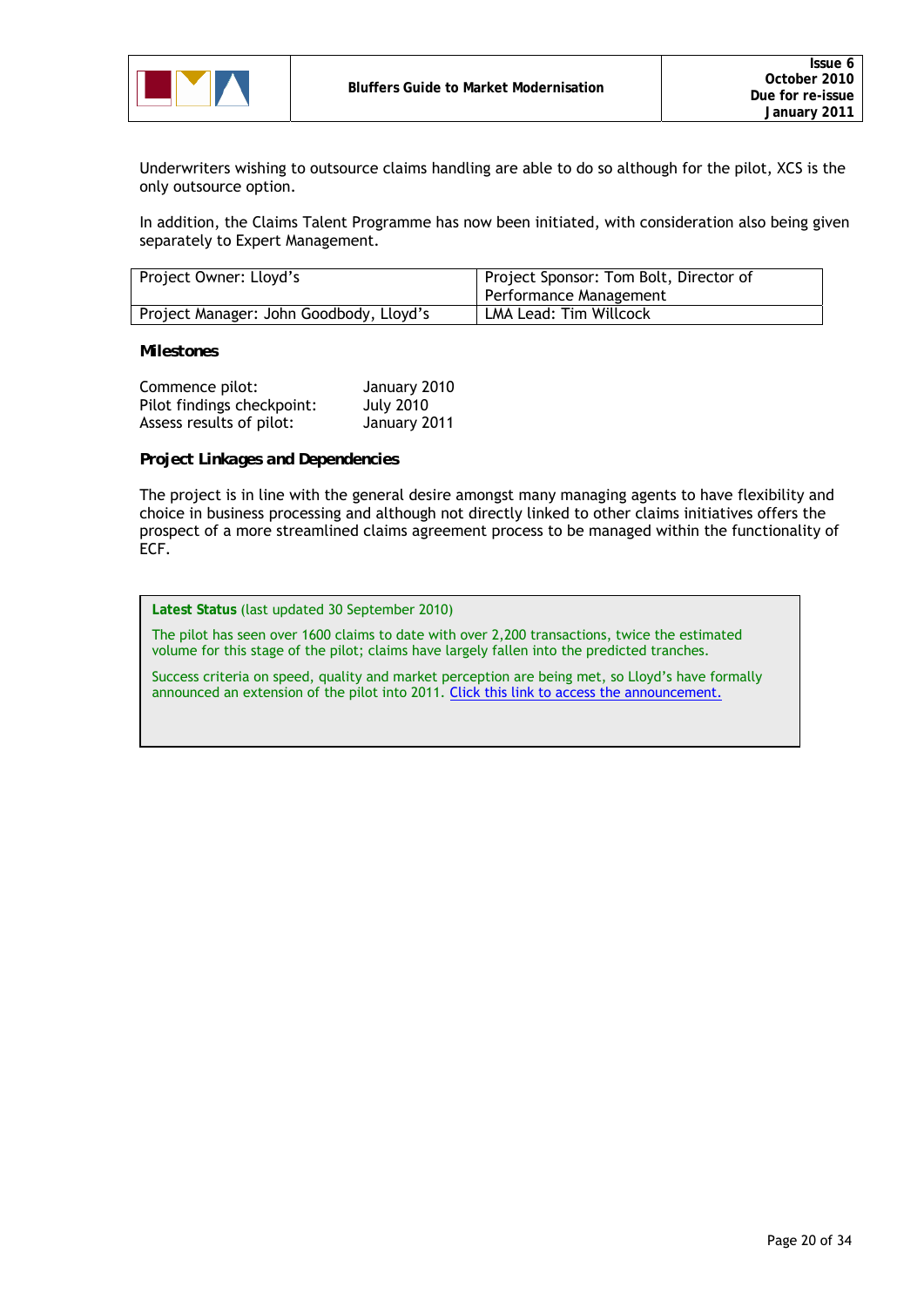

### **3.4 Placing support**

#### **3.4.1 Placing support project**

#### *Background*

Placing support is the electronic exchange of data and documents between trading parties to support the processing of insurance business, whether a new risk, a renewal or a contract term amendment; it does not replace the face-to-face negotiation of business where this adds value. Placing support is a major part of the LMG's view of the future and under this project, LMA runs various central activities to support and coordinate with the activities of market organisations, suppliers and other bodies.

The Placing Support Steering Group (PSSG) has set the vision for placing support as:

*The use of electronic processes, compliant with ACORD international data standards, for the submission of risk details, the agreement of terms, and contract formation for all risk placements and contract amendments in the London market, enabling the selective use of negotiation outside the electronic process where required by trading partners.* 

The objectives of the project are:

- to create clarity in the market about the benefits and implications of, and options for, the adoption of placing support
- to extend significantly the use of placing support amongst Brokers and Managing Agents in the market generally.

The key work-stream for 2010 is adoption by the market of electronic support for endorsements (see 3.4.2). In addition, background work continues addressing original placement, declarations under lineslips and facilities, and additional structured data, and much of the project's activity is now focussing on supporting and complimenting deployment of The Exchange (see 3.1.4).

The main source of information on the project is the **LMA's website**.

| Project Owner: LMG                | Project Sponsor: David Gittings, LMA |
|-----------------------------------|--------------------------------------|
| Project Manager: Rob Gillies, LMA | LMA Lead: Peter Holdstock            |

#### *Milestones*

Please refer to section 3.4.2 for information on the market's adoption of electronic processes to support the transaction of endorsements, which is the main activity in this field.

#### *Project Linkages and Dependencies*

Placing support is the starting point for the full electronic lifecycle of the risk and is a key element of the markets' discussion about future London market processes. As adoption of placing support gains momentum, this will open up distribution models, driving change in the way accounting and settlement and claims are processed.

**Latest Status** (last updated 23 September 2010) See 3.4.2

#### **3.4.2 Electronic support for endorsements**

#### *Background*

One of the major aspects of the market's drive to adopt electronic processes to support placing is in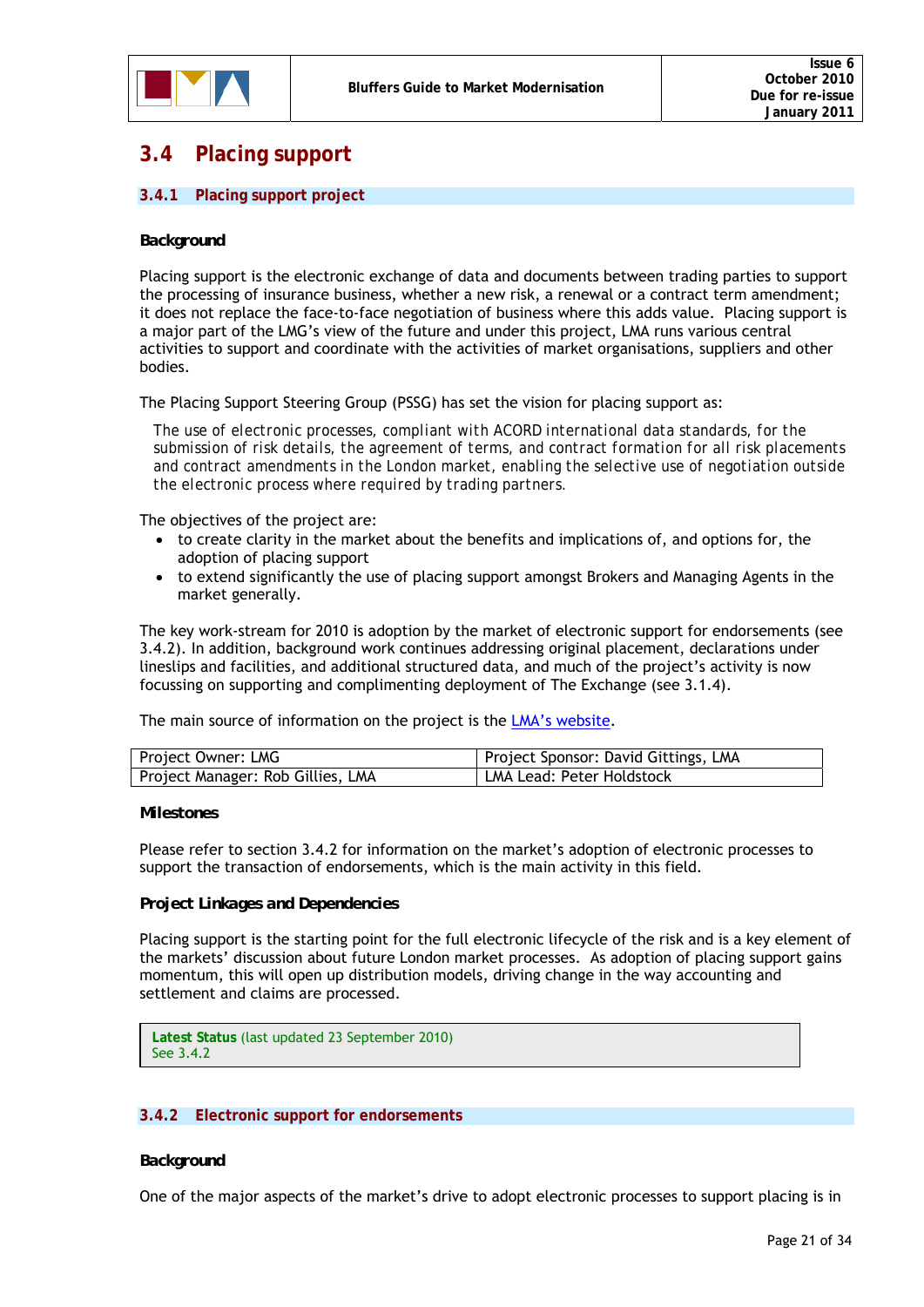

the area of endorsements. This is part of the LMG's wider sponsorship of the use of electronic processes to support business placement. It builds on previous related work such as the introduction of the Market Reform Contract Endorsement (MRCE) format and the transaction of MRCE by email (eMRCE) and exploits work by individual firms and The Exchange.

The ultimate objective of this work is for all endorsements in the London market, irrespective of complexity, to be submitted and agreed electronically using data messaging. Importantly, this does not preclude negotiation between broker and underwriter, whether face-to-face or by other means.

The project will progress through a pilot starting during the second half of 2010 into wider roll-out across other classes in 2011. The pilot will confirm that electronic processes can be used effectively and will enable underwriters and brokers to get experience of the benefits offered by the use of such processes.

The primary source of information on this work-stream is the LMA website.

| Project Owner: LMG                | Project Sponsor: David Gittings, LMA |
|-----------------------------------|--------------------------------------|
| Project Manager: Rob Gillies, LMA | LMA Lead: Peter Holdstock            |

#### *Milestones*

Key milestone dates are market technical readiness on 1 June and market operational readiness and 100% live business within the pilot scope on 1 October. Pilot review will be concluded from December 2010.

#### *Project Linkages and Dependencies*

As with the MRC, aligning the London endorsement format (the MRCE) with ACORD data standards has allowed the adoption of data messaging based on those same ACORD standards. Adopting data messaging to support endorsements, as an initial step in the wider area of placing, is aligned to the markets' plan to adopt data messaging in A&S and claims and hence a foundation for future processes.

**Latest Status** (last updated 25 September 2010)

The first stage of the pilot (based on direct marine hull, cargo, war and liability business) commenced on 1 June, running thorough to the end of September, ensuring pilot participants are connected to The Exchange and able to transact messages in a number of business scenarios.

Current connectivity covers all the Lloyd's managing Agents, 18 major brokers, and 20 IUA members.

The pilot moved into the live messaging phase on 1 October, with further business classes to be phased in during 2011.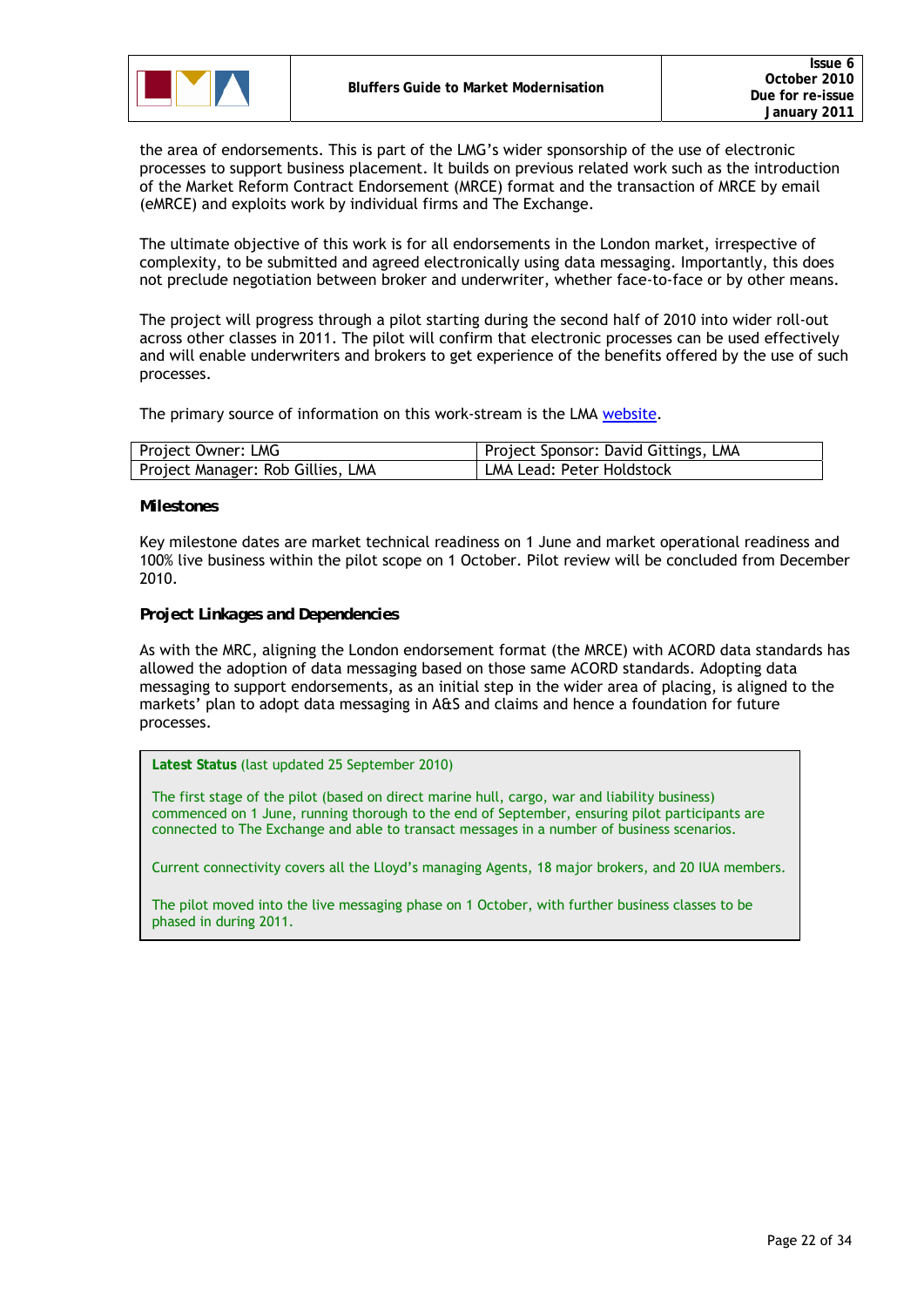

# **Appendix A – Glossary of Terms**

| <b>Phrase</b>              | Acronym      | Description                                             |
|----------------------------|--------------|---------------------------------------------------------|
| A&S User Group             | A&SUG        | A practitioner based group, reporting to the AAC,       |
|                            |              | dealing with issues related to the development and      |
|                            |              | adoption of new A&S processes.                          |
| Accounting and             | A&S          | The processing of technical accounts (closings) and     |
| Settlement                 |              | financial accounts (settlements) between broker and     |
|                            |              | carrier (or between broker and XIS where the carrier    |
|                            |              | elects to use XIS to perform this and other functions   |
|                            |              | on its behalf). For many years, business processed      |
|                            |              | via XIS has been based on paper documents (LPANs).      |
|                            |              | Predominantly, the process is now based on              |
|                            |              | document images loaded to the IMR. In the future,       |
|                            |              | A&S will be based on the exchange of ACORD              |
|                            |              | standard electronic data messages.                      |
| <b>Accounting Splits</b>   |              | The breakdown of a premium into amounts at which        |
| (Carrier Accounting        |              | transactions are raised. These may be:                  |
| Entries)                   |              | 'fundamental accounting splits' - related to the        |
|                            |              | fundamental structure of the risk as determined         |
|                            |              | by the requirements of the broker's client or as        |
|                            |              | dictated by the conditions imposed by carriers, or      |
|                            |              | 'non-fundamental accounting splits' - splits<br>٠       |
|                            |              | required for other reasons, mainly for a carrier's      |
|                            |              | regulatory reporting.                                   |
|                            |              | A non-fundamental split from a broker's perspective     |
|                            |              | may be fundamental from a carrier's perspective.        |
| <b>ACORD4ALL</b>           |              | ACORD4ALL - an Xchanging service converting bureau      |
|                            |              | legacy message files (signing, settlement & claims) to  |
|                            |              | individual ACORD (RLC XML 2008-1 and 2005-2)            |
|                            |              | equivalents of technical account, claim movement        |
|                            |              | and financial account.                                  |
| Association for            | <b>ACORD</b> | A global, non-profit standards development              |
| Cooperative                |              | organization serving the insurance industry and         |
| <b>Operations Research</b> |              | related financial services industries [www.acord.org].  |
| and Development            |              |                                                         |
| Associations'              | <b>AAC</b>   | A practitioner based group established by the LMA       |
| Administrative             |              | and IUA to manage the market's contract and             |
| Committee                  |              | relationship with XIS as regards the IMR.               |
| <b>Bureau</b>              |              | Colloquial London terminology for XIS.                  |
| <b>Claims Loss Advice</b>  | <b>CLASS</b> | CLASS enables brokers to load claim transactions and    |
| and Settlement             |              | some supporting information so that carriers can        |
| System                     |              | agree, query and reject claims 'on line' using EDIFACT  |
|                            |              | messages e.g. LIMCLM.                                   |
| <b>Claims Services</b>     | <b>CSRB</b>  | The LMA committee, reporting to the MPC,                |
| Review Board               |              | responsible for managing the delivery by XCS of its     |
|                            |              | claims services to managing agents (see also the LMA    |
|                            |              | website).                                               |
| <b>Cross Market</b>        | <b>CMMG</b>  | An LMA supported group which operates jointly on        |
| Messaging Group            |              | behalf of the LMA and IUA as a centre of knowledge      |
|                            |              | and expertise for dealing with and advising on          |
|                            |              | technical issues in relation to the use of, and changes |
|                            |              | to, London market insurance business messages (see      |
|                            |              | also the LMA website).                                  |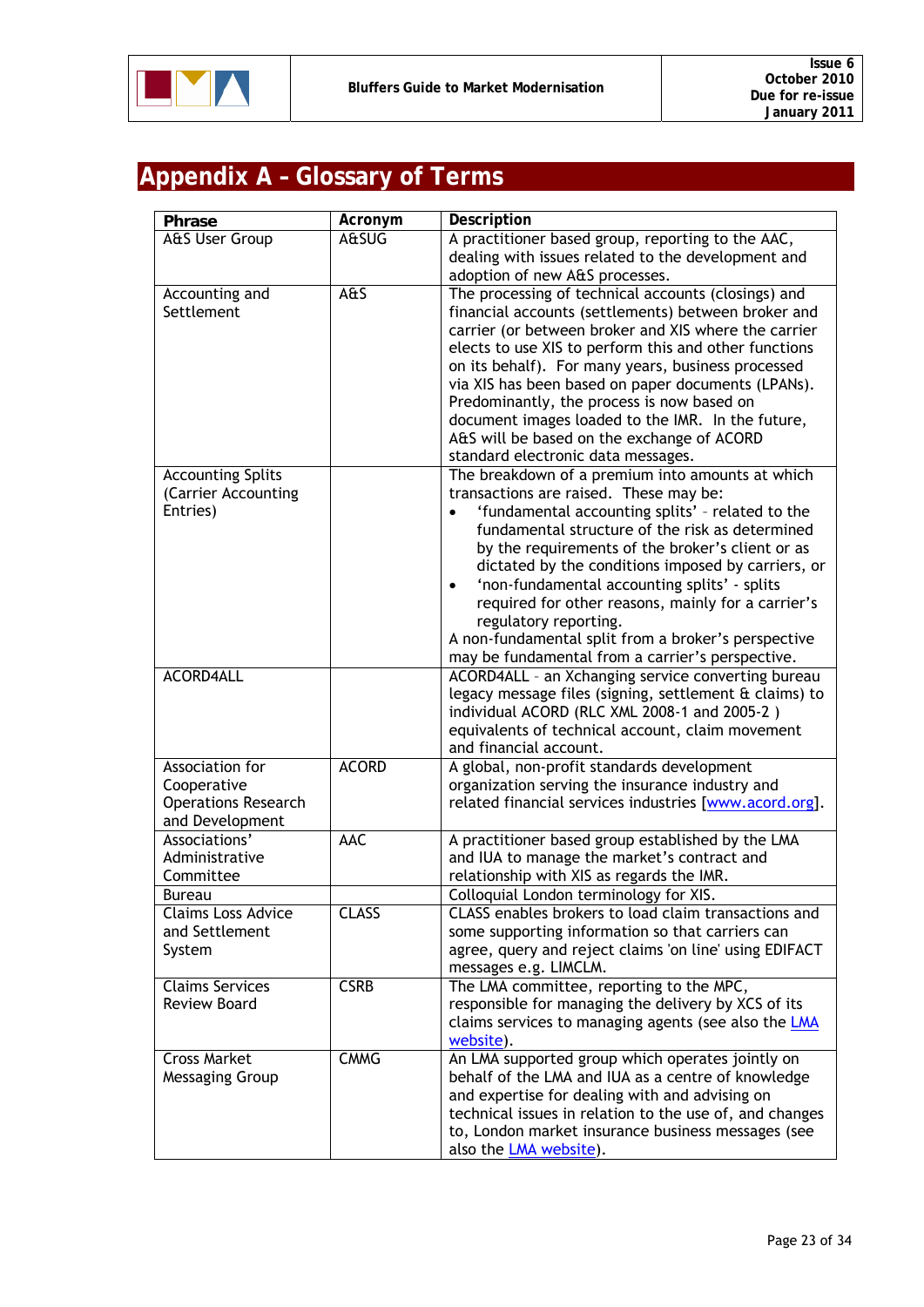

| <b>Phrase</b>                 | Acronym        | Description                                              |
|-------------------------------|----------------|----------------------------------------------------------|
| <b>Document Repository</b>    | DRI            | A technical standard that supports the automatic         |
| Interoperability              |                | interchange of free-format documents between             |
|                               |                | repositories.                                            |
| E-Accounting                  |                | An initiative to replace the inputs to XIS with the full |
|                               |                | suite of ACORD messages as above which will then be      |
|                               |                | automatically loaded to the current XIS systems.         |
| <b>ECF User Group</b>         | <b>ECFUG</b>   | A practitioner based group, reporting to the AAC,        |
|                               |                | dealing with issues related to the development and       |
|                               |                | adoption of ECF.                                         |
| <b>Electronic Accounting</b>  |                | A sub-group of EAMG tasked with resolving process        |
| <b>Implementation Group</b>   |                | issues arising from the development and                  |
|                               |                | implementation of electronic accounting in the           |
|                               |                | London bureau market.                                    |
| <b>Electronic Accounting</b>  | <b>EAMG</b>    | The senior governance body, reporting to LMG, tasked     |
| Management Group              |                | with developing the market's electronic accounting       |
|                               |                | capability and driving adoption.                         |
| <b>Electronic Back Office</b> | <b>EBOT</b>    | The use of the full suite of ACORD messages for          |
| <b>Transactions</b>           |                | management of accounting and settlement processes        |
|                               |                | for the non-bureau market.                               |
| <b>Electronic Claims File</b> | <b>ECF</b>     | An integrated service for claims handling and            |
|                               |                | processing delivered through a combination of the        |
|                               |                | Insurers Market Repository (IMR) and the Claims Loss     |
|                               |                | Advice and Settlement System (CLASS).                    |
| <b>Electronic Claims</b>      | <b>ECOT</b>    | The use of the full suite of ACORD messages for          |
| <b>Office Transactions</b>    |                | management of the claims processes for the non-          |
|                               |                | bureau market.                                           |
|                               |                |                                                          |
| <b>Electronic Data</b>        | <b>EDI</b>     | A standard for the exchange of structured                |
| Interchange                   |                | transmission of data between organizations by            |
|                               |                | electronic means. It is used to transfer electronic      |
|                               |                | documents from one computer system to another,           |
|                               | <b>EDIFACT</b> | i.e. from one trading partner to another.                |
| <b>Electronic Data</b>        |                | An international EDI standard developed under the        |
| Interchange for               |                | United Nations. The work of maintenance and further      |
| Administration,               |                | development of this standard is done through the         |
| Commerce, and                 |                | United Nations Centre for Trade Facilitation and         |
| Transport                     |                | Electronic Business.                                     |
| <b>Electronic London</b>      | ELPAN2         | The use of ACORD messages for the management of          |
| Premium Advice Note           |                | accounting and settlement processes for carriers         |
|                               |                | using XIS. ELPAN2 has been subsumed into electronic      |
|                               |                | accounting.                                              |
| <b>Electronic Market</b>      | eMRCE          | The initiative to implement processes to transact        |
| <b>Reform Contract</b>        |                | MRCE using email and other forms of non face-to-face     |
| Endorsement                   |                | communications.                                          |
| <b>Electronic Placement</b>   |                | See Placing Support                                      |
| Endorsement                   | <b>EMG</b>     | The governance body, reporting to PSSG, tasked with      |
| Management Group              |                | implementing the market's adoption of electronic         |
|                               |                | endorsements.                                            |
| <b>Financial Services</b>     | <b>FSA</b>     | The regulatory body of the UK's financial services       |
| Authority                     |                | industry.                                                |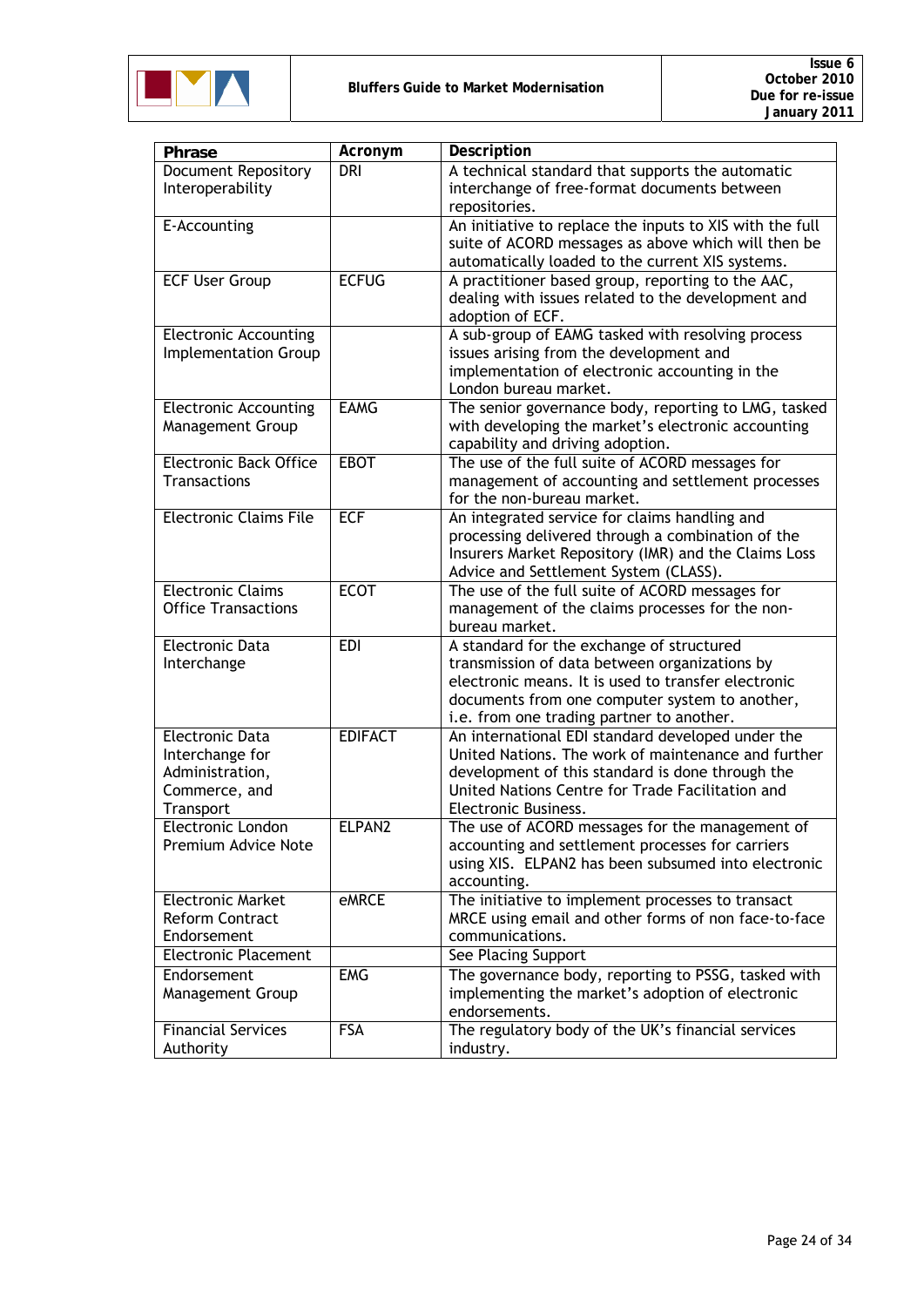

| <b>Phrase</b>                                                                   | Acronym       | Description                                                                                                                                                                                                                                                                                                                                                                                                                                                                                                                                  |
|---------------------------------------------------------------------------------|---------------|----------------------------------------------------------------------------------------------------------------------------------------------------------------------------------------------------------------------------------------------------------------------------------------------------------------------------------------------------------------------------------------------------------------------------------------------------------------------------------------------------------------------------------------------|
| Finish What We've<br>Started                                                    |               | The phrase used to refer to a programme of work<br>which will complete Xchanging related-elements of<br>the LMG's current work plan. This includes work to:<br>get all claims within the scope of Electronic<br>Claims File (ECF) including extending the scope<br>to encompass legacy claims and to achieve full<br>usage as well as usability improvements to the<br>claims systems collectively known as "ECF2"<br>get all premium submissions within the scope of<br>the Insurers' Market Repository (IMR)<br>to implement E-Accounting. |
| <b>Insurance Market</b><br>Repository                                           | <b>IMR</b>    | Infrastructure owned and funded by London market<br>insurers, both Lloyd's and non-Lloyd's, which provides<br>a common repository for documentation to support<br>new accounting and settlement and claims processes.                                                                                                                                                                                                                                                                                                                        |
| International<br>Underwriting<br>Association of London                          | <b>IUA</b>    | The trade body representing international and<br>wholesale insurance and reinsurance companies<br>www.iua.co.uk].                                                                                                                                                                                                                                                                                                                                                                                                                            |
| Lloyd's Market<br>Association                                                   | LMA           | The trade association representing the interests of<br>Managing Agents operating in the Lloyd's insurance<br>market [www.lmalloyds.com].                                                                                                                                                                                                                                                                                                                                                                                                     |
| London $\mathbf{\hat{a}}$<br>International<br>Insurance Brokers'<br>Association | LIIBA         | The trade association representing the interests of<br>insurance and reinsurance brokers operating in the<br>London and international markets [www.liiba.co.uk].                                                                                                                                                                                                                                                                                                                                                                             |
| London Insurance<br>Market Claims Message                                       | <b>LIMCLM</b> | The current London market standard EDI claims<br>message.                                                                                                                                                                                                                                                                                                                                                                                                                                                                                    |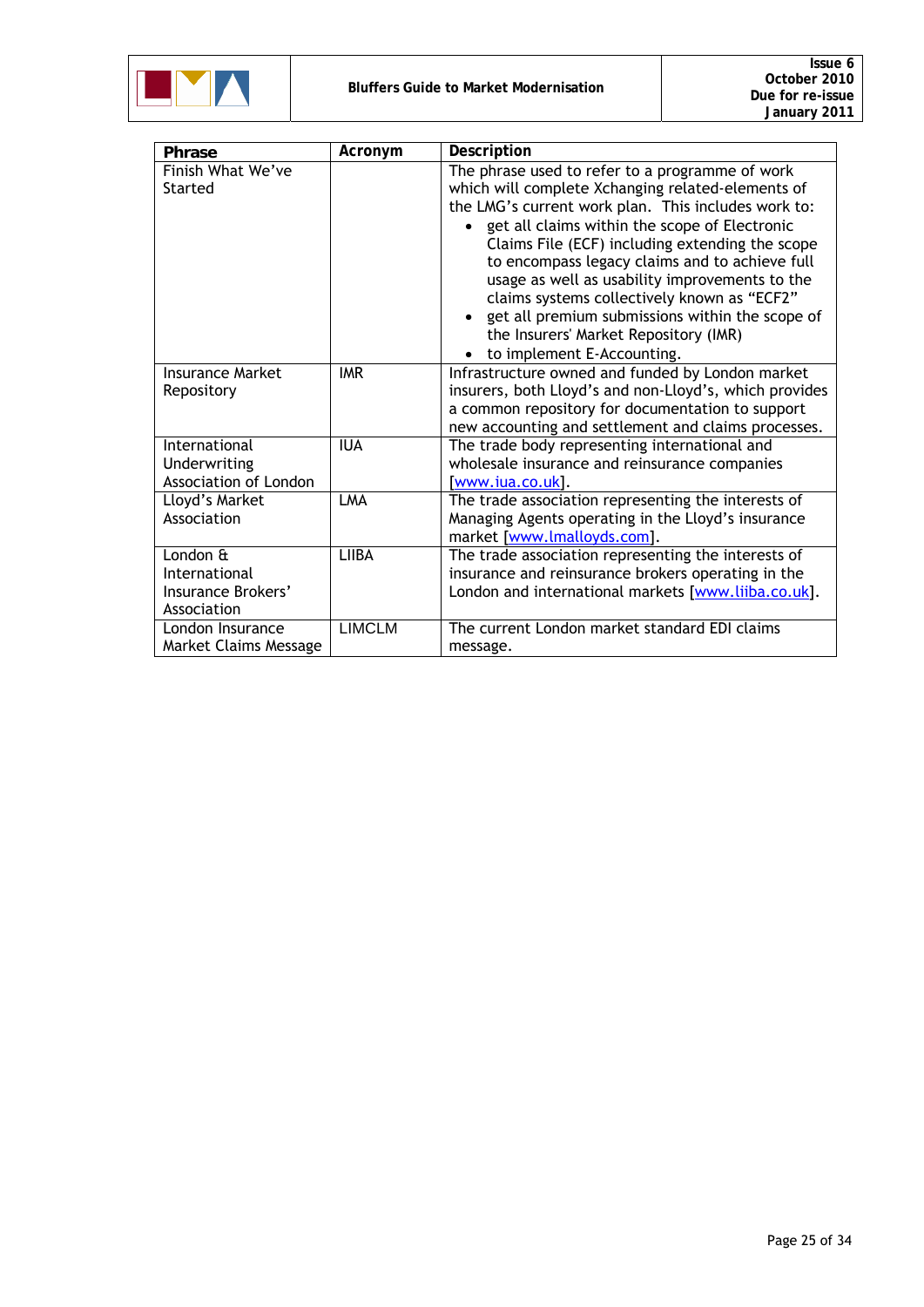

| <b>Phrase</b>               | Acronym     | Description                                                                                            |
|-----------------------------|-------------|--------------------------------------------------------------------------------------------------------|
| London Market Group         | <b>LMG</b>  | The senior market-wide body responsible for                                                            |
|                             |             | promoting London as the market of choice for<br>insurance. Through consensus between its principal     |
|                             |             | participants - LMA, IUA, LIIBA, Lloyd's and members                                                    |
|                             |             | of the constituencies they represent - LMG sponsors                                                    |
|                             |             | and promotes work:                                                                                     |
|                             |             |                                                                                                        |
|                             |             | Set vision, strategy and timetable for<br>$\bullet$                                                    |
|                             |             | the market.                                                                                            |
|                             |             | Resolve difficult cross market issues.<br>$\bullet$                                                    |
|                             |             | Communicate: influence the<br>$\bullet$                                                                |
|                             |             | environment and disseminate<br>information.                                                            |
|                             |             | Set up governance for initiatives.                                                                     |
|                             |             | LMG firms lead by example, form lead<br>$\bullet$                                                      |
|                             |             | implementer partnerships and encourage                                                                 |
|                             |             | laggards.                                                                                              |
|                             |             | Ensure that initiatives are consistent<br>$\bullet$                                                    |
|                             |             | with each other and with vision.                                                                       |
|                             |             | Measure progress on individual projects<br>$\bullet$                                                   |
|                             |             | and whole reform programme.                                                                            |
|                             |             | Agree standards and where necessary<br>$\bullet$                                                       |
|                             |             | produce them.                                                                                          |
|                             |             | Make sure that resources are in place<br>$\bullet$<br>- Project Managers, analysts,                    |
|                             |             | experts                                                                                                |
|                             |             | - Resolve funding for agreed                                                                           |
|                             |             | initiatives                                                                                            |
|                             |             |                                                                                                        |
|                             |             | (www.marketreform.co.uk)                                                                               |
| London Market Group         | <b>LMGS</b> | The office providing administrative and technical                                                      |
| Secretariat                 |             | support to the LMG and to London's change                                                              |
| London Premium              | <b>LPAN</b> | programme (www.marketreform.co.uk).<br>A document (originally paper, now almost exclusively            |
| <b>Advice Note</b>          |             | an image on the IMR) to communicate technical                                                          |
|                             |             | account information from broker to XIS where a                                                         |
|                             |             | carrier has elected to use XIS to process business on                                                  |
|                             |             | its behalf. Similar to a closing for non-XIS business.                                                 |
| London-ism                  |             | A colloquial term indicating a process or other                                                        |
|                             |             | characteristic of the London insurance market which                                                    |
|                             |             | is inconsistent with processes or characteristics of<br>other insurance markets. London-isms are often |
|                             |             | referred to as being negative, meaning that they act                                                   |
|                             |             | as barriers to entry or disincentives for brokers to                                                   |
|                             |             | place business in London compared to other markets.                                                    |
|                             |             | However, London-isms can also be positives. For                                                        |
|                             |             | further information on the analysis of London-isms,                                                    |
|                             |             | contact the LMA.                                                                                       |
| <b>Market Processes</b>     | <b>MPC</b>  | LMA's principal committee, reporting to the LMA                                                        |
| Committee                   |             | Board, concerned with market process issues (see also                                                  |
| Market Reform               | <b>MRC</b>  | the LMA website).<br>An ACORD based standard adopted by the London                                     |
| Contract                    |             | insurance market for risk placement documentation.                                                     |
| Market Reform               | <b>MRCE</b> | An ACORD based standard adopted by the London                                                          |
| <b>Contract Endorsement</b> |             | insurance market for endorsement documentation.                                                        |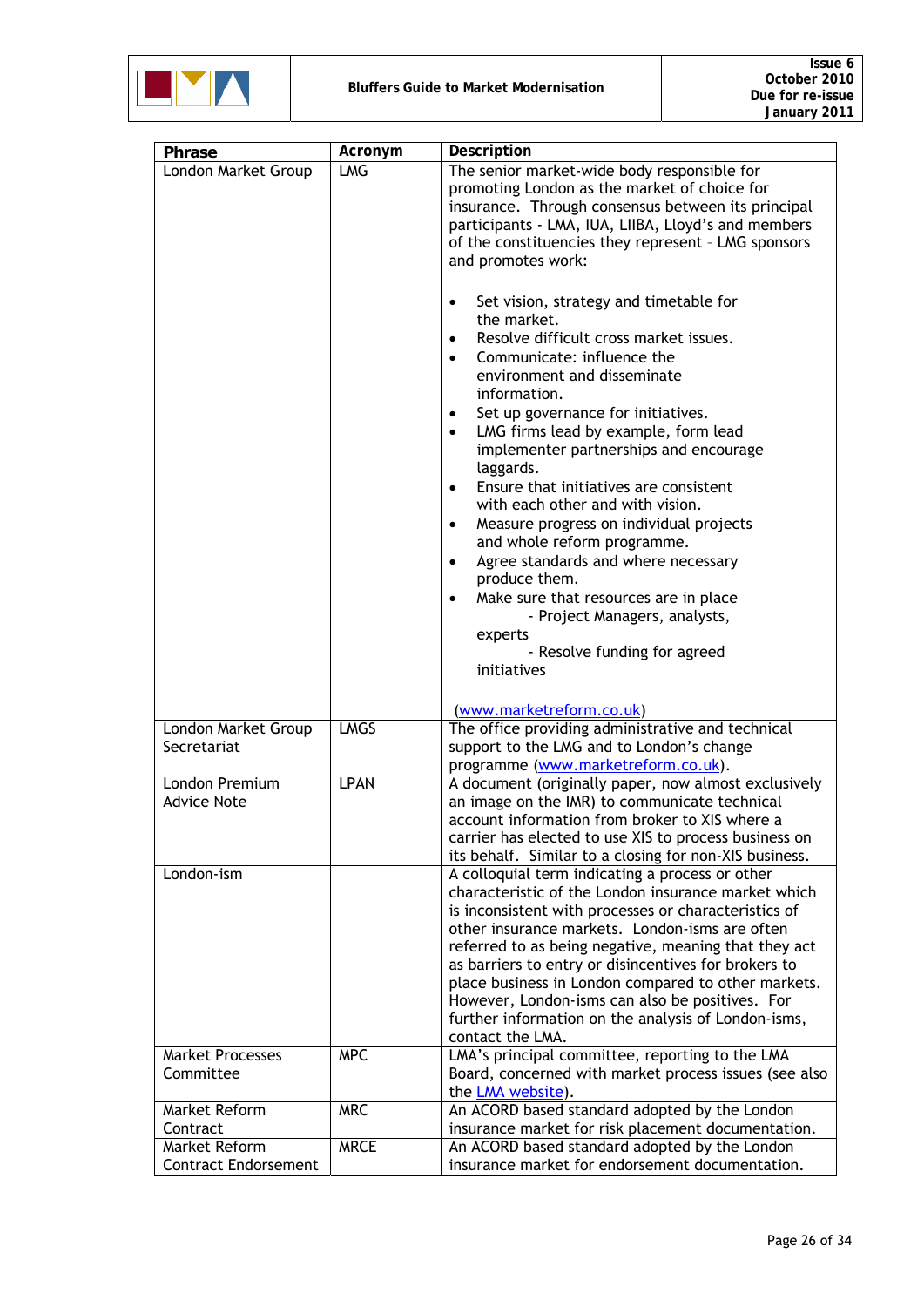

| <b>Phrase</b>                              | Acronym          | Description                                                                                         |
|--------------------------------------------|------------------|-----------------------------------------------------------------------------------------------------|
| <b>Original Signing</b><br>Number and Date | <b>OSND</b>      | A reference applied by XIS to each premium or claims<br>transaction (original to that transaction). |
| Peer-to-peer                               | P2P              | A direct relationship between two parties; in terms of                                              |
|                                            |                  | electronic trading this usually means that electronic                                               |
|                                            |                  | data messages are passed directly between the                                                       |
|                                            |                  | parties. These messages may sometimes be                                                            |
|                                            |                  | transmitted via an exchange (as happens with                                                        |
|                                            |                  | telephone calls or email) which helps with addressing                                               |
|                                            |                  | and routing. The phrase is often used to contrast                                                   |
|                                            |                  | with data transmitted to a trading platform, which                                                  |
|                                            |                  | usually provides additional functionality and itself                                                |
|                                            |                  | generates messages on parties' behalf.                                                              |
| Placing                                    | PIG              | A suite of technical documentation setting out agreed                                               |
| <b>Implementation Guide</b>                |                  | implementation protocols for the use of ACORD                                                       |
|                                            |                  | standards to support the placing process in London.                                                 |
|                                            |                  |                                                                                                     |
|                                            | $\overline{PS}$  | Available from the <b>LMA</b> website.                                                              |
| <b>Placing Support</b>                     |                  | (as defined by the Placing Support Steering Group)                                                  |
|                                            |                  | 'The use of electronic processes, compliant with                                                    |
|                                            |                  | ACORD international data standards, for the                                                         |
|                                            |                  | submission of risk details, the agreement of terms,                                                 |
|                                            |                  | and contract formation for all risk placements and                                                  |
|                                            |                  | contract amendments in the London market, enabling                                                  |
|                                            |                  | the selective use of negotiation outside the electronic                                             |
|                                            |                  | process where required by trading partners.'                                                        |
| <b>Placing Support</b>                     | <b>PSIG</b>      | A body, reporting to PSSG, made up of business                                                      |
| <b>Implementation Group</b>                |                  | analysts and project mangers responsible for                                                        |
|                                            |                  | implementing Placing Support within their own firms                                                 |
|                                            |                  | and which tackles technical and implementation                                                      |
|                                            |                  | issues which arise from a collective perspective.                                                   |
| <b>Placing Support</b>                     | <b>PSSG</b>      | The senior governance body, reporting to LMG, tasked                                                |
| <b>Steering Group</b>                      |                  | with developing the market's Placing Support                                                        |
|                                            |                  | capability and driving adoption.                                                                    |
| Premium Payment                            | <b>PPIWG</b>     | A London cross-market group tasked with identifying                                                 |
| Improvement Working                        |                  | how improvements could be achieved in settlement                                                    |
| Group                                      |                  | of premium from brokers to insurers.                                                                |
| Reinsurance and Large                      | $\overline{RLC}$ | The ACORD standard adopted for use in the London                                                    |
| Commercial                                 |                  | market.                                                                                             |
| Rüschlikon                                 |                  | Swiss Re's conference location where the 'Rüschlikon                                                |
|                                            |                  | Initiative' was originally conceived.                                                               |
| Structured data                            |                  | Information contained within an XML document which                                                  |
|                                            |                  | conforms to a set of rules regarding data structure                                                 |
|                                            |                  | and intended usage. Structured data can be reused                                                   |
|                                            |                  | at any point in the process chain for ancillary                                                     |
|                                            |                  | processes. An ACORD message contains four types of                                                  |
|                                            |                  | structured data:                                                                                    |
|                                            |                  | 1. References: for example, client contract                                                         |
|                                            |                  | reference.                                                                                          |
|                                            |                  | 2. Coded lists: for example, countries or classes of                                                |
|                                            |                  | business.                                                                                           |
|                                            |                  | 3. Percentages and Currency Amounts: for example,                                                   |
|                                            |                  | written lines or premiums.                                                                          |
|                                            |                  | 4. Text descriptions: free text for descriptions and                                                |
|                                            |                  | key clauses.                                                                                        |
| Systems Group                              |                  | The LMA committee, reporting to the MPC, which                                                      |
|                                            |                  | provides a focal point to consider systems and                                                      |
|                                            |                  | technology matters within the Lloyd's market                                                        |
|                                            |                  | community (see also the <b>LMA</b> website).                                                        |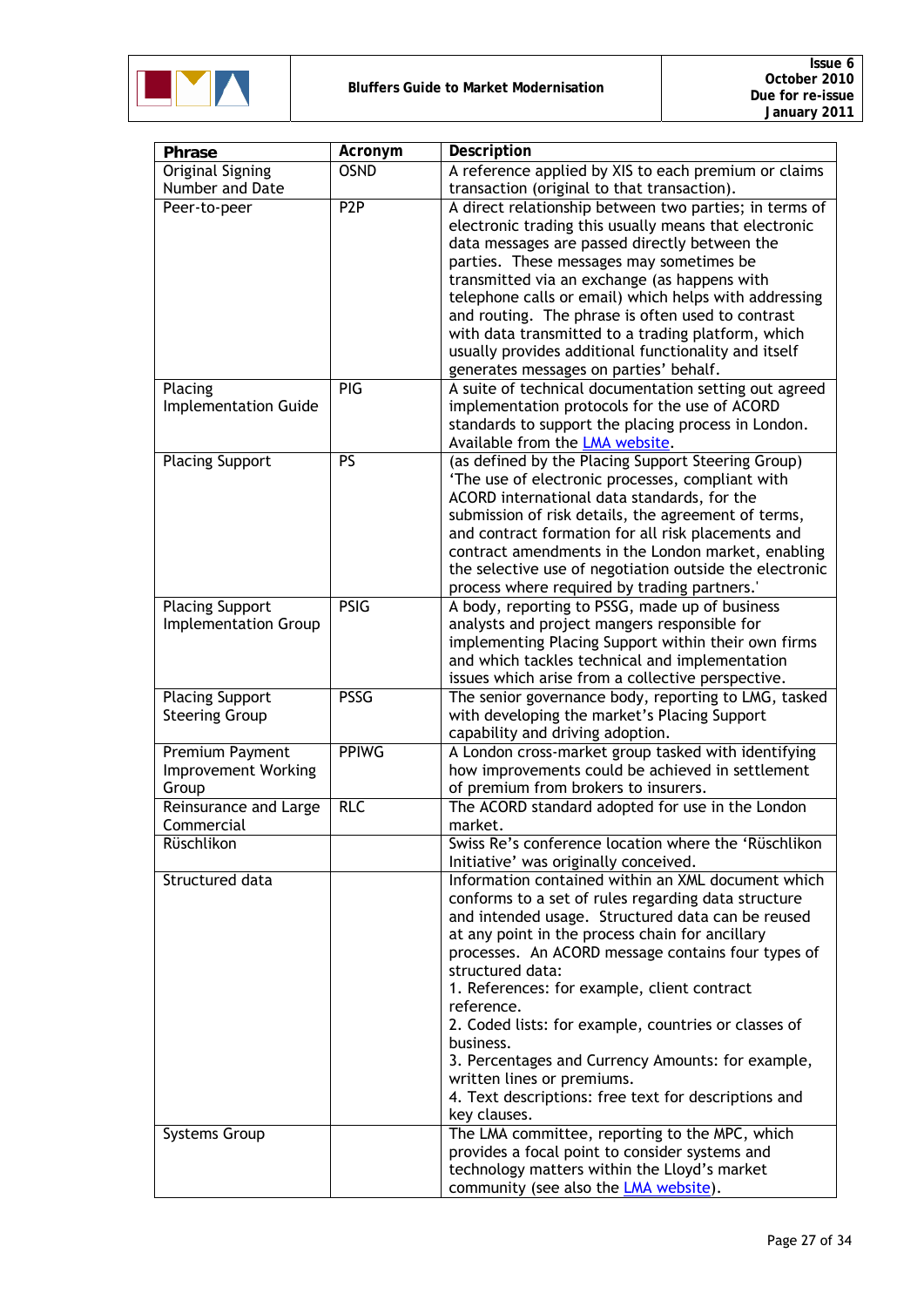

| <b>Phrase</b>           | Acronym    | Description                                           |
|-------------------------|------------|-------------------------------------------------------|
| The Exchange            |            | The Exchange is a messaging service that enables      |
|                         |            | brokers, underwriters and IT suppliers send and       |
|                         |            | receive information securely between multiple         |
|                         |            | parties, to one common standard through a single      |
|                         |            | connection. Initiated by Lloyd's, The Exchange is     |
|                         |            | being migrated to a mutualised market utility.        |
| Unstructured data       |            | Information that is used to support structured        |
|                         |            | information, typically in the form of a document, and |
|                         |            | sent as an attachment (file) to the XML message. For  |
|                         |            | example, detailed clauses, MRC and wordings.          |
| Xchanging               |            | The publicly listed outsourcing company providing     |
| (Xchanging Claims       | <b>XCS</b> | back office and centralised processing services to    |
| <b>Services</b>         |            | London and other insurance markets principally via    |
| Xchanging Ins-sure      | <b>XIS</b> | Xchanging Claims Services (claims adjusting and       |
| Service)                |            | technical processing) and Xchanging Ins-sure Services |
|                         |            | (premium and policy processing)                       |
|                         |            | [www.xchanging.com].                                  |
| <b>Xchanging Review</b> | XRB        | The LMA committee, reporting to the MPC,              |
| Board                   |            | responsible for managing the delivery by XIS of its   |
|                         |            | premium and policy services to managing agents (see   |
|                         |            | also the <b>LMA</b> website).                         |
| <b>XML</b>              |            | Extensible Mark-up Language. XML provides a basic     |
|                         |            | syntax that can be used to share information between  |
|                         |            | different kinds of computers, different applications  |
|                         |            | and different organizations without needing to pass   |
|                         |            | through many layers of conversion. It's purpose is to |
|                         |            | aid information systems in sharing structured data,   |
|                         |            | especially via the Internet.                          |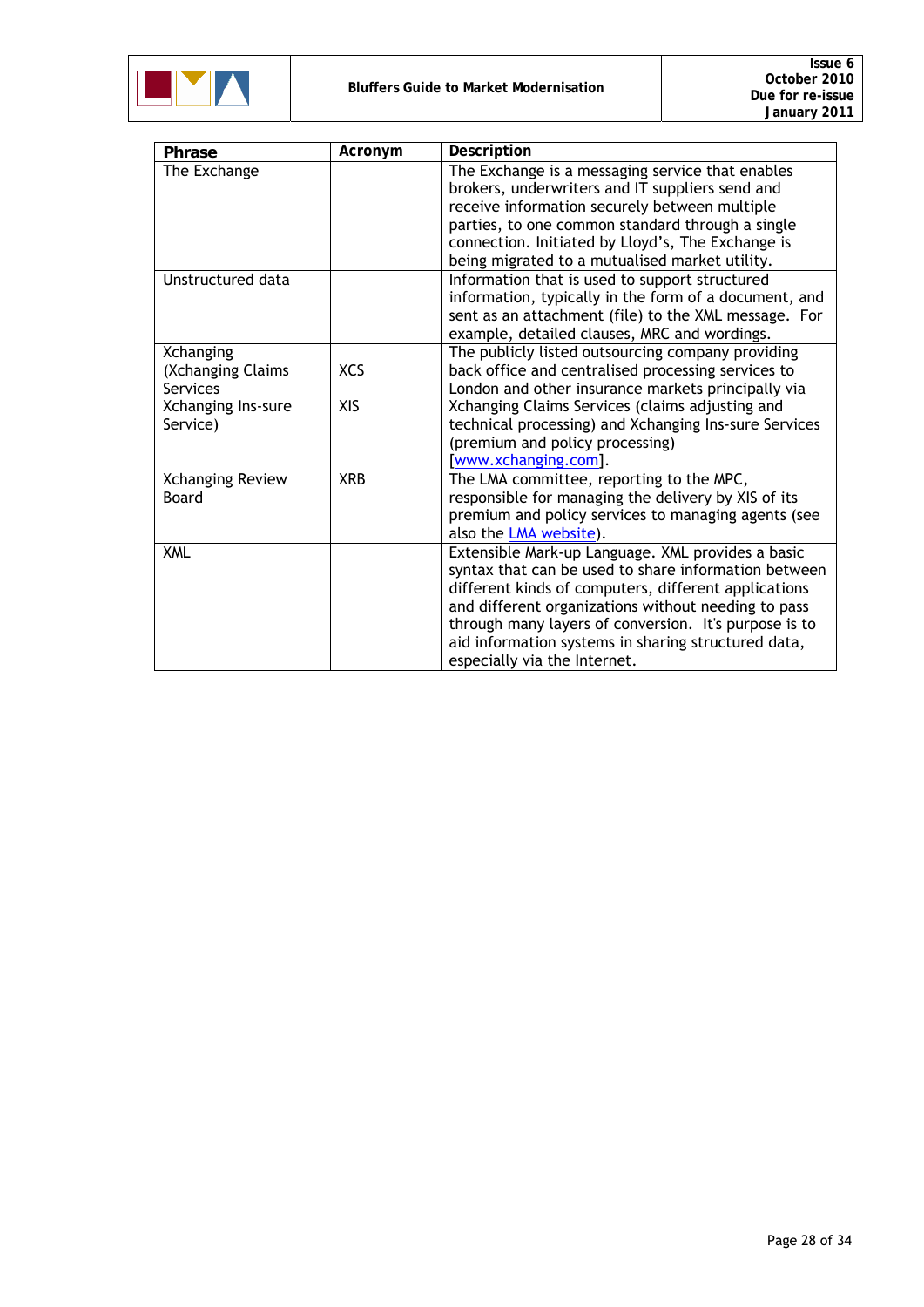## **Appendix B – Key Information Technology (IT) Components**

The following is a generic summary across the market and individual firms may have chosen to install one or more of these components within their own IT environments:

1. Transaction Processing Systems

- Broker, Underwriter, and Reinsurer specific systems designed to address core business and accounting needs of an organisation. Automatic input/output capability for interface to  $3<sup>rd</sup>$  party systems.
- Commonly feeds central/corporate General Ledger for corporate accounting purposes.
- Often been in place for some time, and difficult/expensive to upgrade/change in total due to a variety of reasons.
- Most firms have aspired to upgrade and replace older mainframe systems and continue to use the most recent and proven technology.
- Examples : Broker Systems Twins, Brokersure, Eclipse: Carrier Systems Openbox, Genius, Eclipse, Subscribe.

2. Email - communications

- Central to all companies operations now, examples include : Microsoft Exchange/ Outlook, and Lotus Notes.
- 3. Document Repository
	- Central storage location for electronic documents of all forms i.e. Word, Excel, PowerPoint, Adobe PDF, Visio, images, video.
	- Strong search and retrieval capability, indexing, optical character recognition (OCR).
		- o Within individual organisations
			- Examples include Swordfish, Knowledge Centre, Interwoven.
			- Some companies have chosen to work with fixed hierarchical structures within their PC LAN environment rather than implement a specific Document Repository solution.
			- Companies are presented with the choice of securing documents within their own repository, or outsourcing ownership to a trusted third party.
		- o Central to the market
			- XIS IMR for general Broker & Carrier transactional usage
			- ECF combination of CLASS (Transactional System) and IMR
			- **ISO repository Wordings/Clauses.**
- 4. Workflow
	- A relatively new technology that has allowed organisations to automate routine and repeating processes.
	- Sits across all technology platforms and defines the processing steps that specific documents or transactions should pass through, with associated SLAs.
	- Assists with the engagement of service providers since all organisations can use the same central system.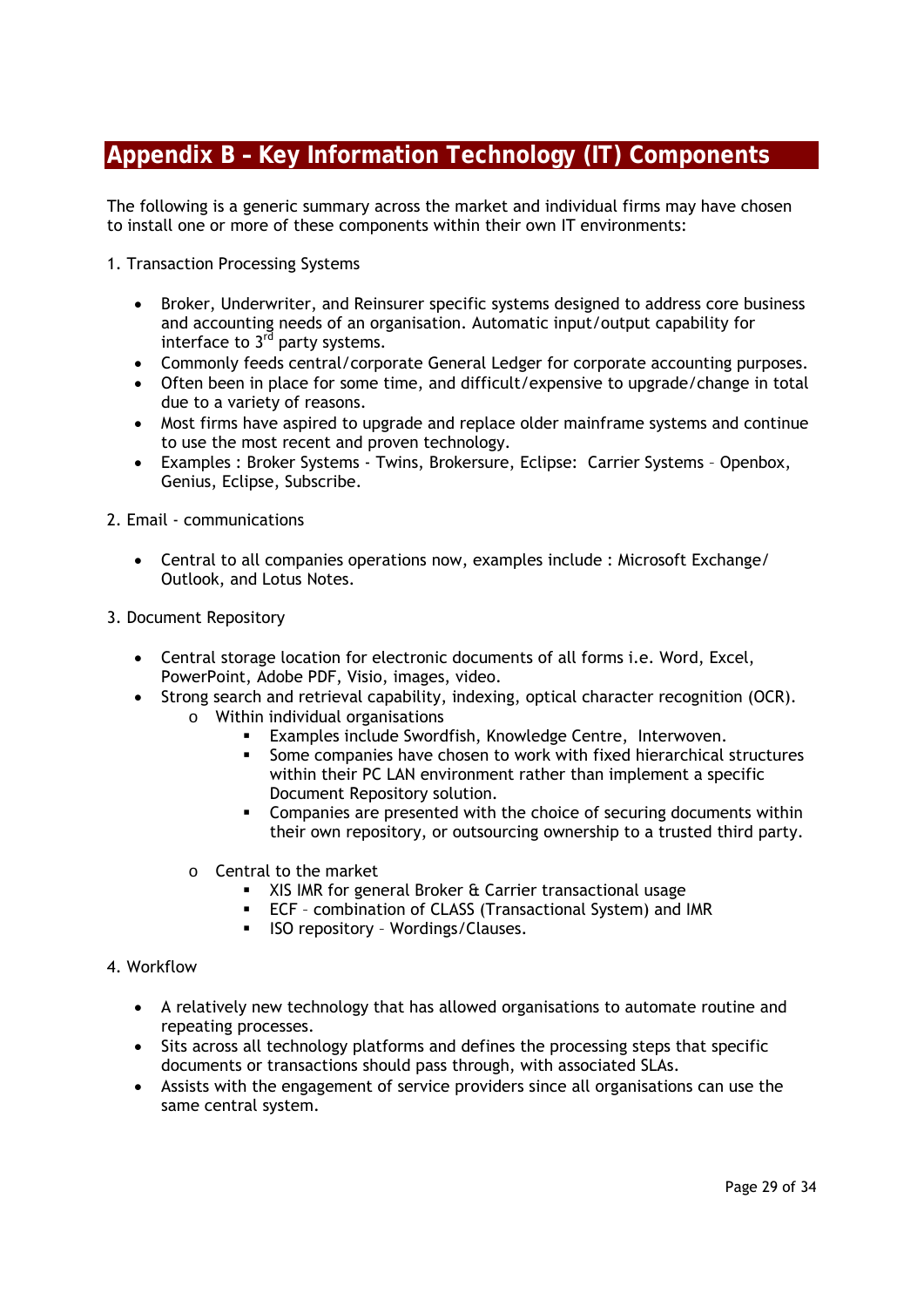- 5. Internet Connection and Corporate Website
	- External corporate connection to the internet, protected by firewall security.
	- Web Browser sits on every desktop and provides a standard interface to internet websites - typically Internet Explorer.
	- DMZ secure area for delivery of corporate websites to the Internet.
	- Corporate Website, most organisations have one, many are hosted by service providers.
	- Website functionality continues to grow and integration with all corporate systems assists 'straight through processing'.
- 6. XML Message processing gateway
	- Supports Acord XML messages primarily structured data output/input from/to core transactional processing systems
	- Also un-structured/scanned documents for exchange between workflow and repository systems.
	- Enables machine to machine interface of data fields, hence data is only keyed once within the insurance risk cycle and then shared between companies for consistency.
	- Supports send/receive/acknowledge functionality.
	- Successor to Electronic Data Interchange (EDI).
- 7. Rating Engine
	- Built to provide automatic quotations where underwriting rules are repetitive and consistent i.e. Motor, Household.
	- Personal Lines in particular supported by Polaris Productwriter and iMarket
- 8. Aggregate Exposure and Modelling System
	- Allows U/W carriers to monitor risk accumulation in a variety of ways.
	- Examples include : Open Xposure, RMS, Exact.
	- Used to support Lloyd's RDS returns
	- Results are often used to determine Outwards Reinsurance programmes.
- 9. Trading Platforms
	- Run by an independent/trusted organisation in the centre of a market.
	- Supports the Placing Support of insurance contracts primarily, and may also support the processing of accounting and settlement and claims transactions.
	- Allows standard system interfaces to be built once, to a central system, rather than multiple times to each business partner.
	- Examples : Ri3K, TIW, eReinsure, MI Trader.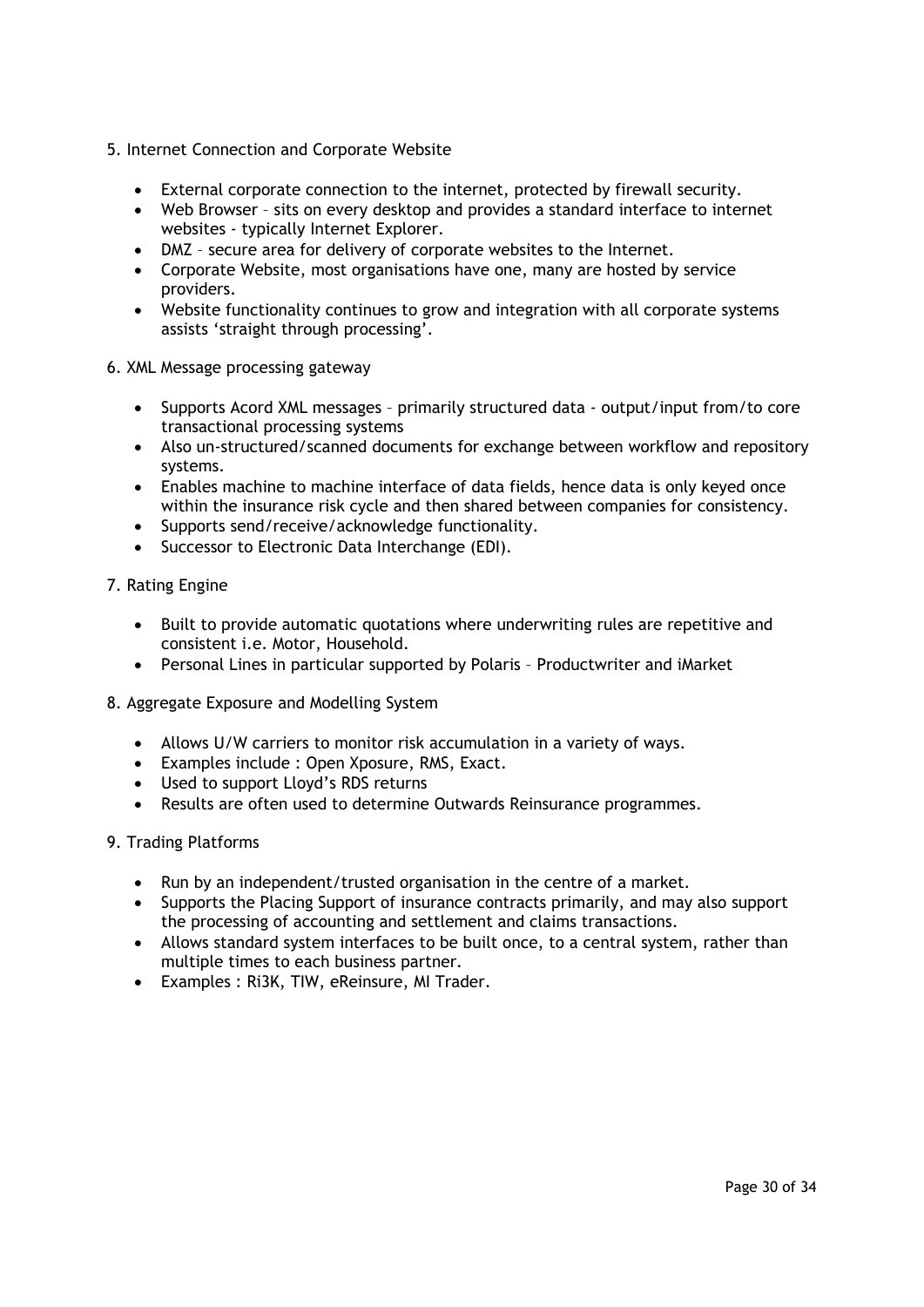# **Appendix C – Achievements So Far**

(We acknowledge the role of the London Market Group Secretariat in producing much of the following content)

#### **Introduction**

This Appendix sets out at a summary level some of the benefits that market change initiatives have delivered to this point.

#### **Placing**

**Contract Certainty and Legacy Reduction** 

| Achievement:     | Solidly over 90% of risks placed in the market met the contract certainty<br>criteria throughout 2007. At this point, FSA agreed to the Contract<br>Certainty Steering Group's proposal that central measurement should<br>cease.<br>The volume of outstanding legacy policies was reduced to approximately<br>12% of the original total by end 2008. At this point, FSA agreed to LMG's<br>proposal that central measurement should cease.    |
|------------------|------------------------------------------------------------------------------------------------------------------------------------------------------------------------------------------------------------------------------------------------------------------------------------------------------------------------------------------------------------------------------------------------------------------------------------------------|
| <b>Benefits:</b> | Met FSA challenge set out in John Tiner's speech of 2007.<br>Customer satisfaction with the speed with which they receive contract<br>documentation risen from 5.2 out of ten in 2005 to 7.3 in 2008 (Source:<br>Lloyd's customer survey).<br>Feedback from lawyers dealing with contract disputes is that there is a<br>reduction in time spent on disagreements relating to matters such as<br>appropriate law and jurisdiction.             |
| Slip standard    |                                                                                                                                                                                                                                                                                                                                                                                                                                                |
| Achievement:     | Successive iterations of the slip standard culminating in the Market<br>Reform Contract (MRC) published in 2007 and updated annually. Use of<br>MRC is mandated in the Lloyd's market and is the standard method of<br>introducing business in the company market. It also facilitates the use<br>of the slip as the final contract documentation sent to the client,<br>allowing for faster issuance of insurer authorised evidence of cover. |
| <b>Benefits:</b> | Ease of slip construction for brokers.<br>Easier access to relevant information for underwriters.<br>Direct mapping from MRC information to the ACORD RLC standard<br>providing foundation for electronic exchange of placing information.<br>Up to 80% usage of MRC as final contract document (source: sample of<br>broker data).                                                                                                            |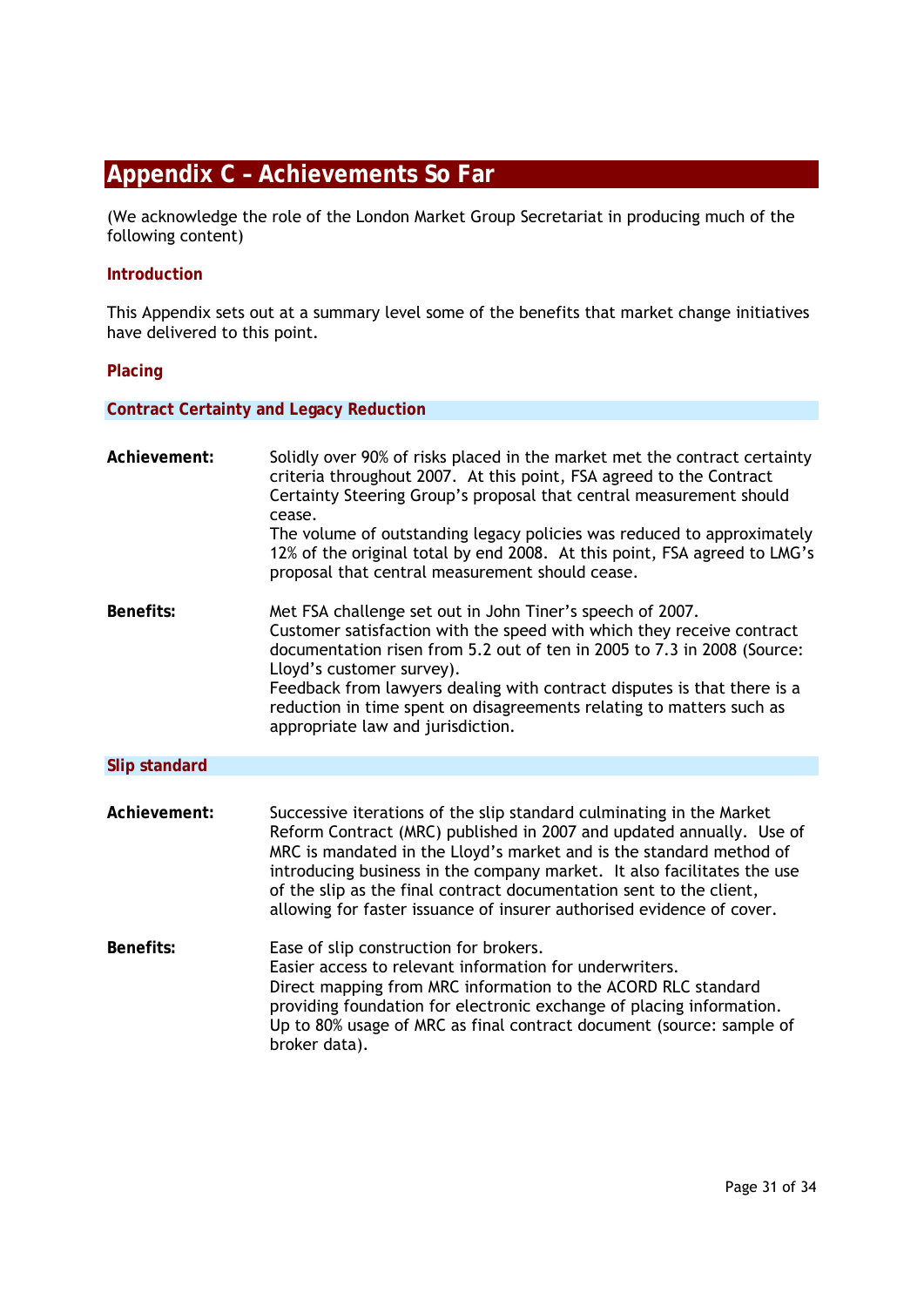### **Accounting and Settlement (A&S)**

|                                   | Electronic submissions using Insurers' Market Repository (IMR)                                                                                                                                                                                                                                                                                                                                                                                                                                    |
|-----------------------------------|---------------------------------------------------------------------------------------------------------------------------------------------------------------------------------------------------------------------------------------------------------------------------------------------------------------------------------------------------------------------------------------------------------------------------------------------------------------------------------------------------|
| Achievement:                      | 95% of all premium submissions now sent as a scanned LPAN to XIS                                                                                                                                                                                                                                                                                                                                                                                                                                  |
| <b>Benefits:</b>                  | Removal of "van time" from process (up to two days in some instances)<br>Transactions are being processed quicker: consistently it has taken<br><3 days to process query free work in 2009 & 2010, typically <2 days.<br>A triage of premium submissions is in place: typically >90% of High<br>$\bullet$<br>Value Premium (LPAN > £500k) processed on the same or next day.<br>Electronic submissions are being processed 2-3 days faster than<br>paper.<br>Source - XRB scorecard - August 2010 |
| Use of delinking                  |                                                                                                                                                                                                                                                                                                                                                                                                                                                                                                   |
|                                   |                                                                                                                                                                                                                                                                                                                                                                                                                                                                                                   |
| Achievement:                      | LMG have now formally closed the delinking work stream on the basis<br>that the process is embedded in market usage. The market adoption of<br>E-Accounting provides for an automatic delinked process going forwards.                                                                                                                                                                                                                                                                            |
| <b>Benefits:</b>                  | Delinking speeds up the processing of premium by up to 12 days on<br>average (Source: PPIWG data). Increased delinking rates have<br>contributed to the premium processing benefits listed above.                                                                                                                                                                                                                                                                                                 |
| <b>Policies</b>                   |                                                                                                                                                                                                                                                                                                                                                                                                                                                                                                   |
| <b>Use of Electronic Policies</b> |                                                                                                                                                                                                                                                                                                                                                                                                                                                                                                   |

**Achievement:** Over 91% of policies are now submitted to XIS electronically, with signed policies also returned in an electronic format. A process exists for where business needs continue to require a paper policy; it is anticipated that over time brokers will be able to educate all policyholders of the benefit of epolicies.

**Benefits:**

- A faster turnaround time enables brokers and insurers to meet their contract certainty obligations
- **Insureds are able to receive their policies earlier**
- Handling and related costs are reduced
- An electronic policy is retained on the IMR to support subsequent processing and claims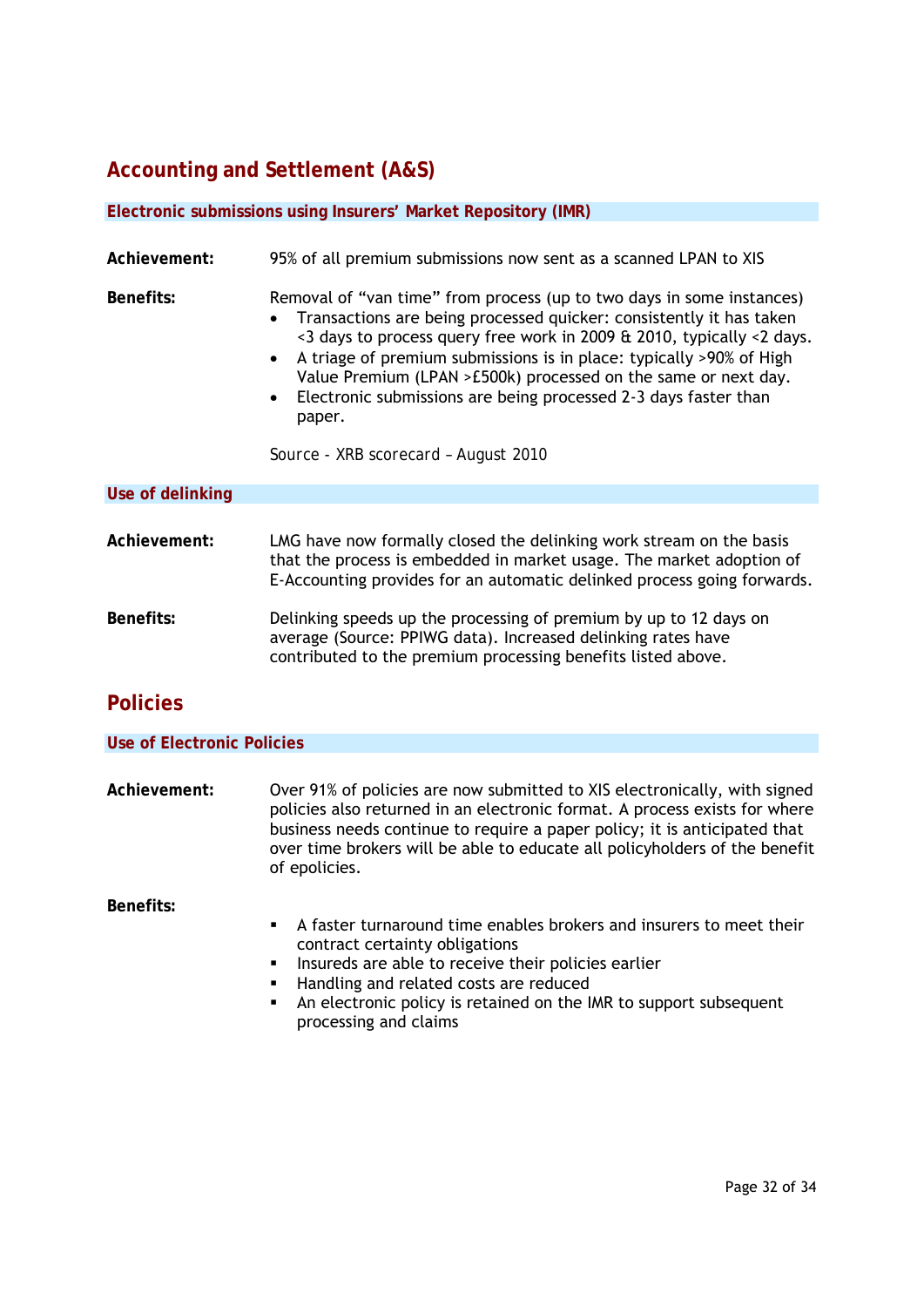### **Claims**

# **Use of IMR (ECF) for in scope claims**

| Achievement: | Solidly over 90% of new in scope claims in the Lloyd's market have been<br>processed via ECF since Easter 2008. In the Company market 44% of all<br>new claims were initiated electronically in May 2009.                                                                                                                                                                                                                                                                                                                                                                                                                                                                                                                                                                                                                        |
|--------------|----------------------------------------------------------------------------------------------------------------------------------------------------------------------------------------------------------------------------------------------------------------------------------------------------------------------------------------------------------------------------------------------------------------------------------------------------------------------------------------------------------------------------------------------------------------------------------------------------------------------------------------------------------------------------------------------------------------------------------------------------------------------------------------------------------------------------------|
| Benefits:    | End to end transaction time for the average claim is reduced from 35<br>days on paper to below 20 days when processed via ECF (source:<br>Lloyd's).<br>Use of ECF is marginally quicker for carriers across all business classes<br>and significantly quicker for non document intensive claims (e.g.<br>marine) (source: Markel time and motion study 2009).<br>Use of ECF delivers claims information earlier, especially to follower<br>markets, allowing for earlier reserving.<br>Lloyd's customer survey shows satisfaction with:<br>Process for claims notification at 7.8 out of ten in 2008 (up from 7.4<br>in 2005)<br>Being kept informed during a claims at 7.1 out of ten in 2008 (up<br>$\blacksquare$<br>from 6.9 in 2005)<br>Speed of claims payment at 7.1 out of ten in 2008 (up from 6.6 in<br>٠<br>$2005$ ). |